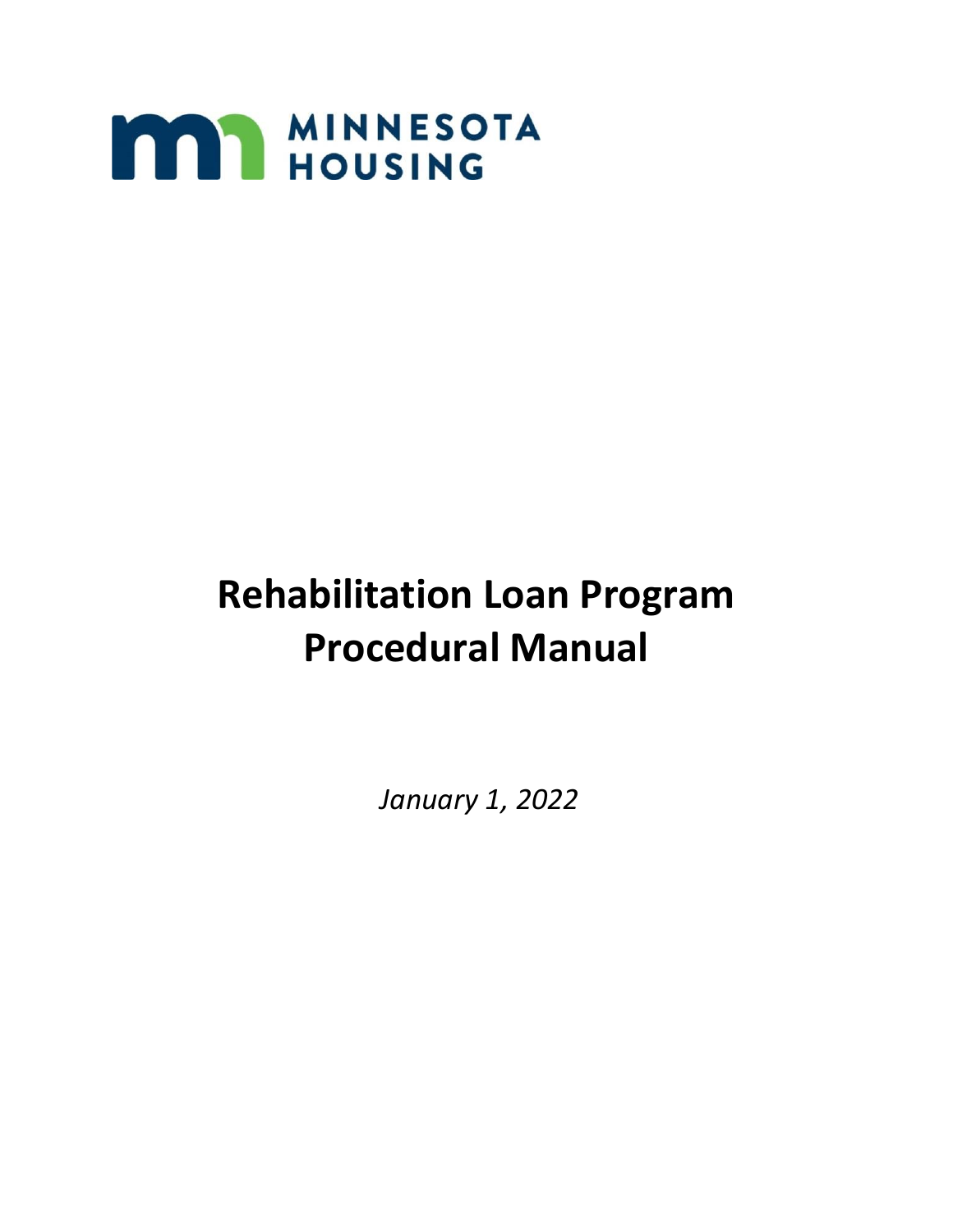

*The Minnesota Housing Finance Agency does not discriminate on the basis of race, color, creed, national origin, sex, religion, marital status, status with regard to public assistance, disability, familial status, gender identity, or sexual orientation in the provision of services.*

*An equal opportunity employer.*

*This information will be made available in alternative format upon request.*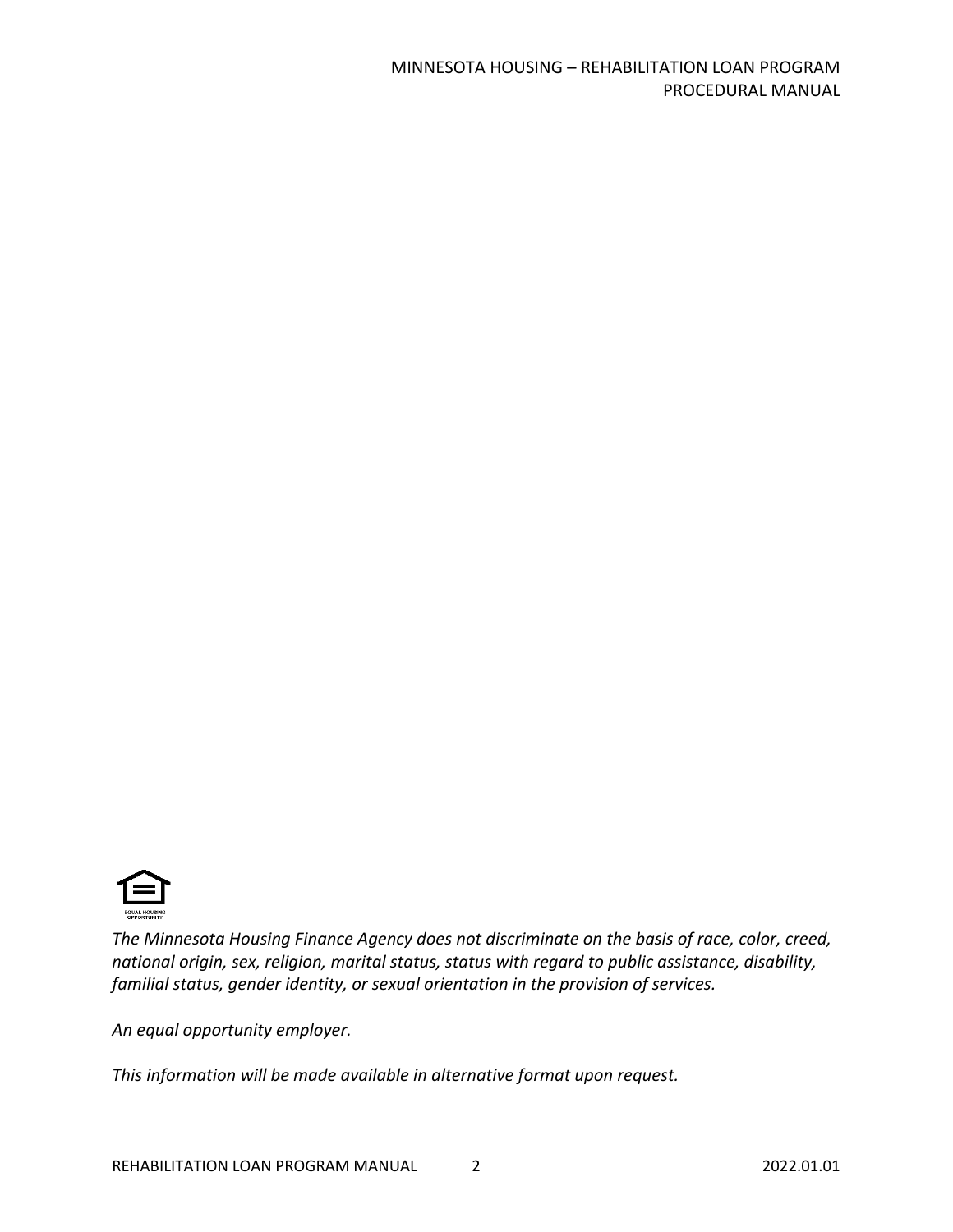#### MINNESOTA HOUSING - REHABILITATION LOAN PROGRAM PROCEDURAL MANUAL

# **Table of Contents**

| 1.01 |                                                                           |  |
|------|---------------------------------------------------------------------------|--|
| 1.02 |                                                                           |  |
| 1.03 |                                                                           |  |
| 1.04 |                                                                           |  |
| 1.05 |                                                                           |  |
| 1.06 |                                                                           |  |
| 1.07 |                                                                           |  |
| 1.08 |                                                                           |  |
|      | Chapter 2 – Fraud, Misuse of Funds, Conflict of Interest, Suspension, and |  |
|      |                                                                           |  |
| 2.01 |                                                                           |  |
| 2.02 |                                                                           |  |
| 2.03 |                                                                           |  |
| 2.04 |                                                                           |  |
| 2.05 |                                                                           |  |
| 2.06 |                                                                           |  |
|      |                                                                           |  |
| 3.01 |                                                                           |  |
| 3.02 |                                                                           |  |
| 3.03 |                                                                           |  |
| 3.04 |                                                                           |  |
| 3.05 |                                                                           |  |
| 3.06 |                                                                           |  |
| 3.07 |                                                                           |  |
| 3.08 |                                                                           |  |
| 3.09 |                                                                           |  |
| 3.10 |                                                                           |  |
| 3.11 |                                                                           |  |
|      |                                                                           |  |
| 4.01 |                                                                           |  |
| 4.02 |                                                                           |  |
| 4.03 |                                                                           |  |
| 4.04 |                                                                           |  |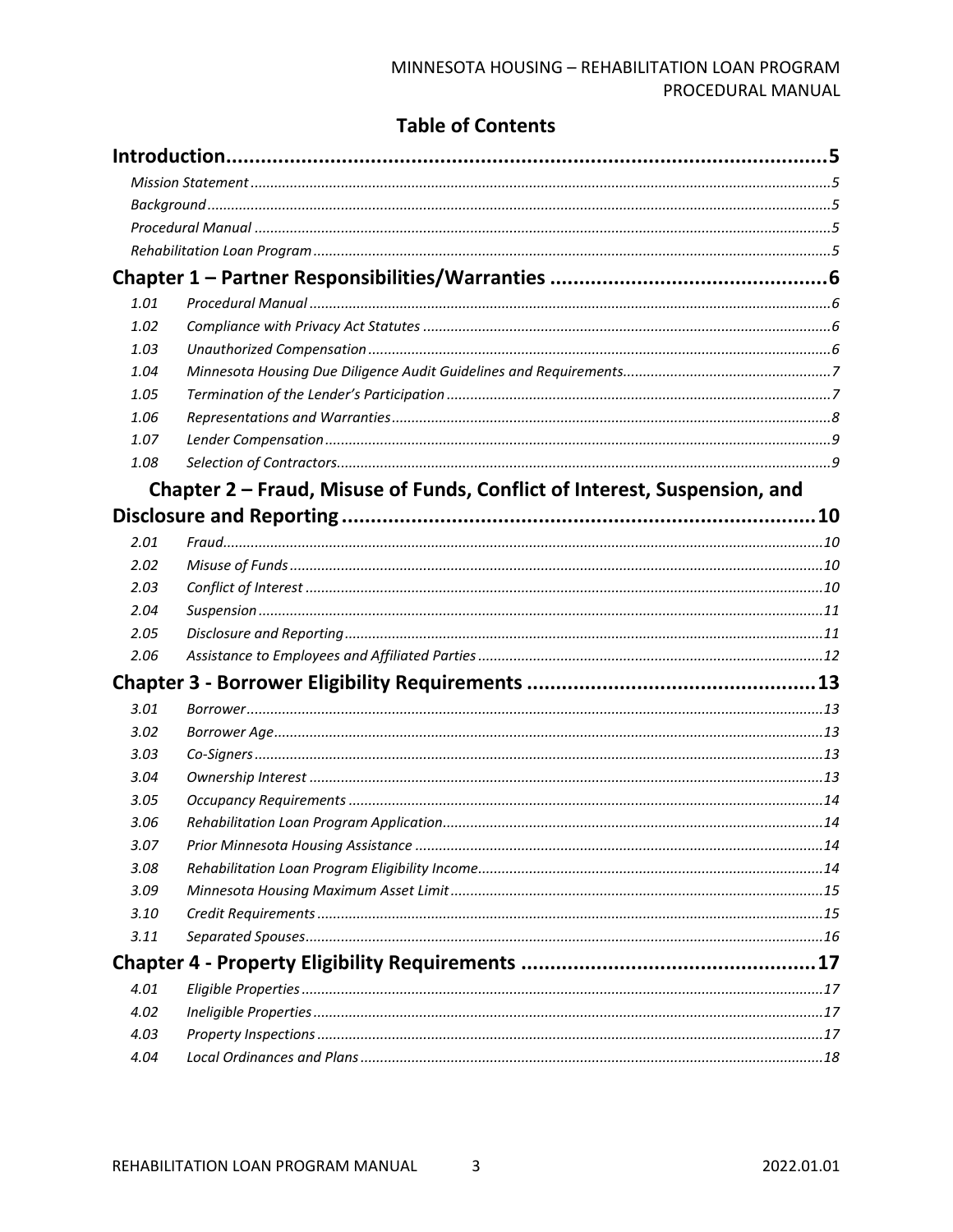#### MINNESOTA HOUSING - REHABILITATION LOAN PROGRAM PROCEDURAL MANUAL

| 5.01 |  |
|------|--|
| 5.02 |  |
| 5.03 |  |
| 5.04 |  |
| 5.05 |  |
| 5.06 |  |
| 5.07 |  |
| 5.08 |  |
| 5.09 |  |
| 5.10 |  |
| 5.11 |  |
| 5.12 |  |
| 5.13 |  |
| 5.14 |  |
| 5.15 |  |
|      |  |
| 6.01 |  |
| 6.02 |  |
| 6.03 |  |
| 6.04 |  |
| 6.05 |  |
|      |  |
| 7.01 |  |
| 7.02 |  |
| 7.03 |  |
| 7.04 |  |
| 7.05 |  |
|      |  |
| 8.01 |  |
| 8.02 |  |
|      |  |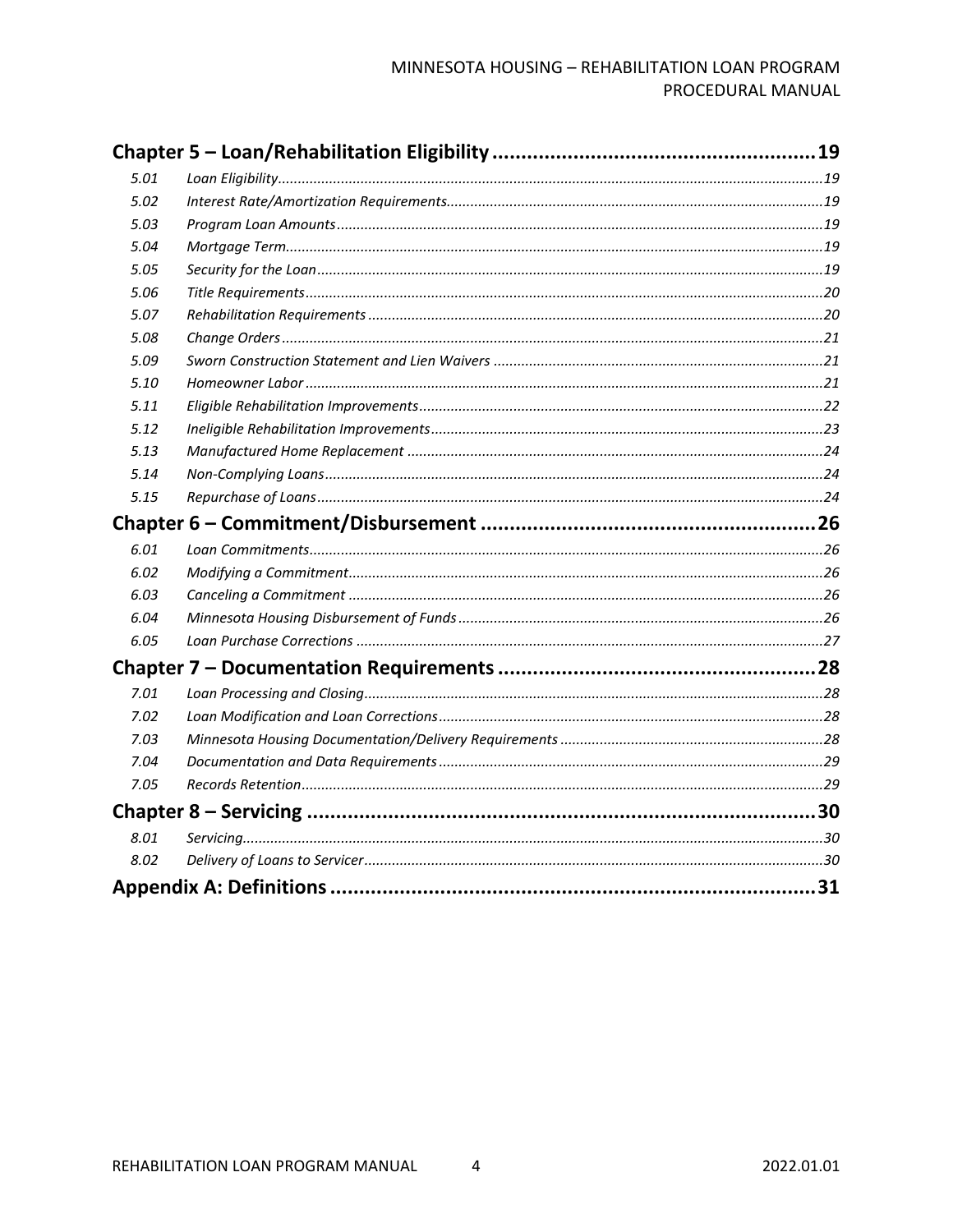# <span id="page-4-0"></span>**Introduction**

#### <span id="page-4-1"></span>**Mission Statement**

Housing is the foundation for success, so we collaborate with individuals, communities and partners to create, preserve and finance housing that is affordable.

#### <span id="page-4-2"></span>**Background**

Minnesota Housing Finance Agency ("Minnesota Housing") was created in 1971 by the Minnesota Legislature.

Minnesota Housing created the Rehabilitation Loan Program (the "Program") to compliment loan programs available in the private sector to fill the financial gap that exists between lowincome homeowners able to secure home improvement financing in the private sector and those homeowners unable to do so.

## <span id="page-4-3"></span>**Procedural Manual**

This Procedural Manual sets forth for the Lenders the terms and conditions under which Minnesota Housing will purchase mortgage loans originated under the Program.

#### <span id="page-4-4"></span>**Rehabilitation Loan Program**

Deferred, zero percent interest rate Program loans are available to low-income Minnesota homeowners through participating Lenders. Loans must be for improvements that directly affect the safety,<sup>1</sup> habitability<sup>2</sup> livability, or energy efficiency<sup>3</sup> of the home or replacement of Manufactured Homes. Existing residential housing is inspected using Minnesota Housing's Single Family Rehabilitation Standard ("Rehabilitation Standard" see [Forms Guide and](http://www.mnhousing.gov/get/MHFA_203004)  [Glossary\)](http://www.mnhousing.gov/get/MHFA_203004). Deficiencies cited in any property inspection under the Rehabilitation Standard must be prioritized and cured as funding allows. Homeowners requiring assistance of an emergency nature will be referred to the Minnesota Housing Emergency and Accessibility Loan Program.

<sup>&</sup>lt;sup>1</sup> Rehabilitation improvements which address conditions in the home that can cause danger or risk of injury.

<sup>&</sup>lt;sup>2</sup> Rehabilitation improvements which address basic needs and are of average/median grade or quality.

<sup>&</sup>lt;sup>3</sup> Rehabilitation improvements which reduce overall energy use while providing the same or a higher level of performance, comfort and convenience.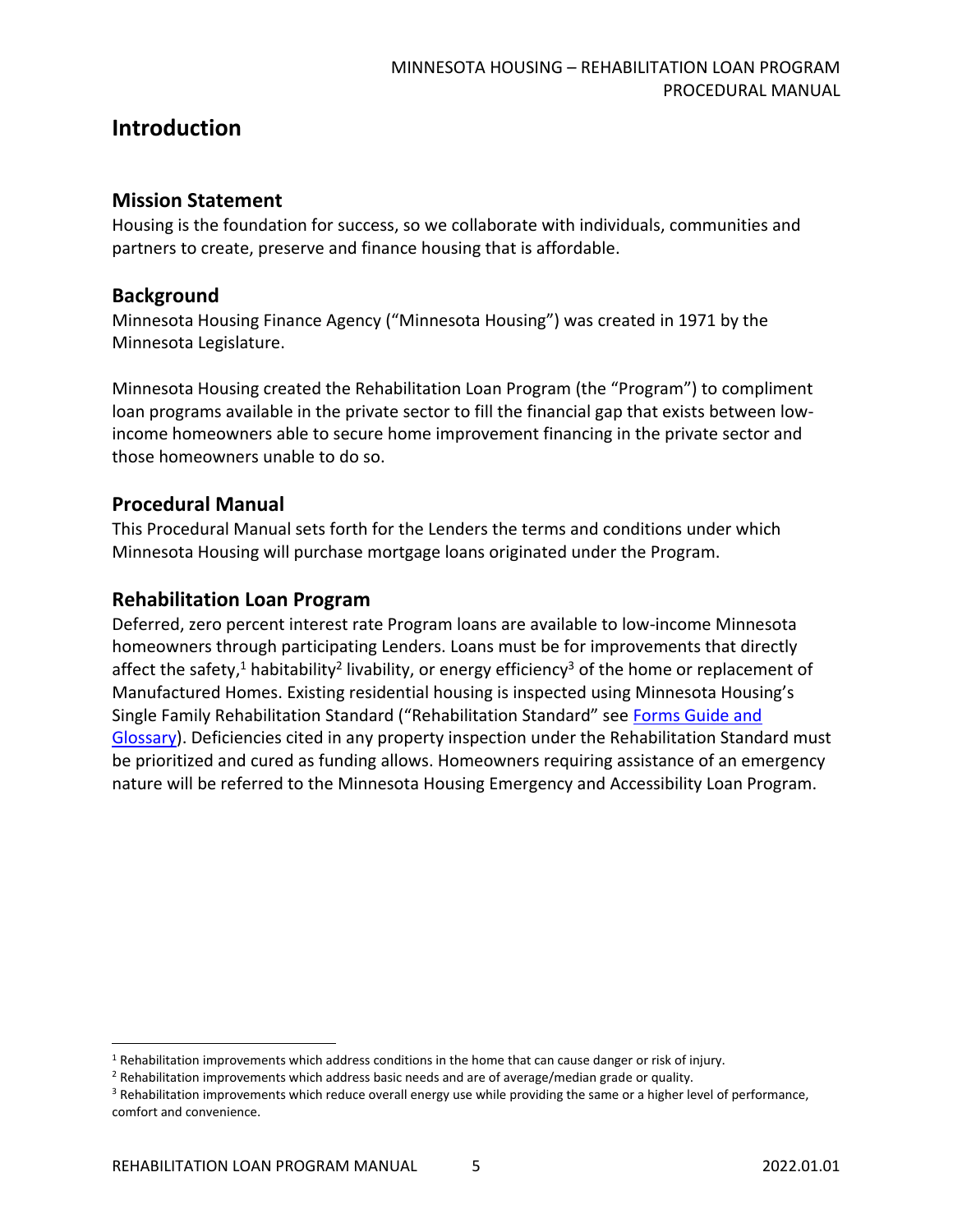# <span id="page-5-0"></span>**Chapter 1 – Partner Responsibilities/Warranties**

# <span id="page-5-1"></span>**1.01 Procedural Manual**

This Procedural Manual, including subsequent changes and additions, is a supplement to the Rehabilitation Loan Program Participation Agreement (the "Participation Agreement") executed between the Lender and Minnesota Housing. Minnesota Housing reserves the right to:

- Change the Program interest rate at any time under its sole discretion;
- Alter or waive any of the requirements;
- Impose other and additional requirements; and
- Rescind or amend any or all materials effective as of the date of issue unless otherwise stated.

Minnesota Housing is under no obligation to purchase any loan or retain ownership of a loan that does not comply fully with this Procedural Manual. Minnesota Housing may grant waivers, alterations or revisions at its sole discretion.

# <span id="page-5-2"></span>**1.02 Compliance with Privacy Act Statutes**

The Minnesota Government Data Practices Act:

- Requires the Lender to supply Borrowers with the Tennessen Warning and the Privacy Act Notice [\(Forms Guide and Glossary\)](http://www.mnhousing.gov/get/MHFA_203004) when requesting private data;<sup>4</sup> and
- Governs when the disclosure of the Borrower's Social Security Number is required.

The Minnesota Revenue Recapture Act of 1980 (Minnesota Statutes Sections 270A.01 to 270A.12) allows the disclosure of the Borrower's Social Security Number or Minnesota Tax Identification Number to the Minnesota Department of Revenue. This could result in the application of funds held by the State, including but not limited to tax refunds to the payment of any delinquent indebtedness of the Borrower to Minnesota Housing.

#### <span id="page-5-3"></span>**1.03 Unauthorized Compensation**

The Lender may receive fees approved in this Procedural Manual. However, the Lender shall not receive or demand from builder, remodeler, contractor, supplier, or Borrower:

- Kickbacks;
- Commissions;
- Rebates; or
- Other compensation.

In order to reduce the total rehabilitation cost associated with an eligible property, the Lender may receive discounts from third parties involved in the project improvements. In these cases, the Lender must document in the Borrower file that the discounts received are considered typical for the market area and do not constitute a kickback, commission, rebate or

<sup>&</sup>lt;sup>4</sup> Only the Borrower's name, address and amount of assistance received are public data and may be released to the public. All other data are private and may be released only to those authorized access by law.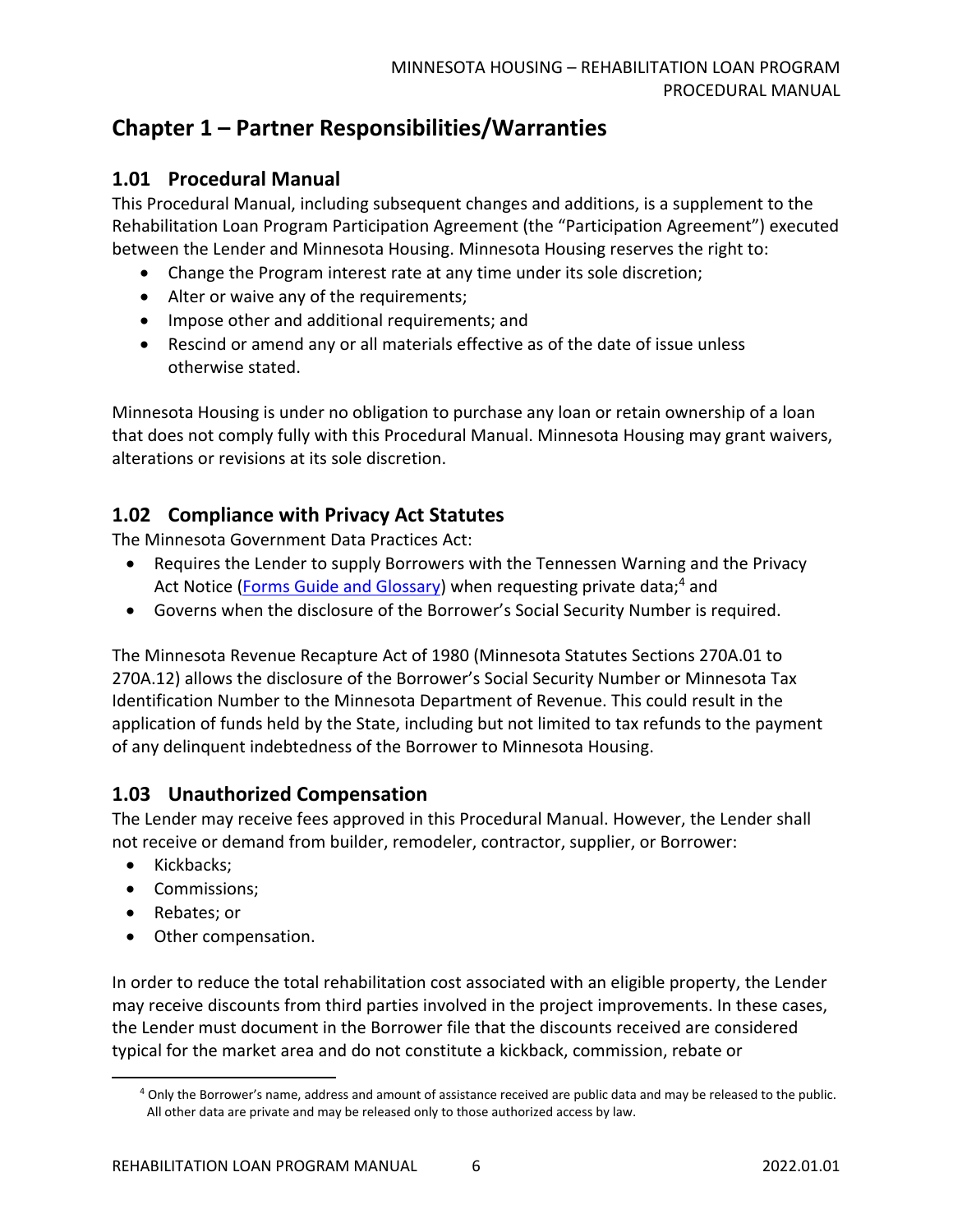compensation for products or services rendered. Any discounts that exceed what is typical must be documented as a charitable contribution by the representative of the seller, builder, remodeler, contractor or supplier providing the discount.

# <span id="page-6-0"></span>**1.04 Minnesota Housing Due Diligence Audit Guidelines and Requirements**

The Lender is required to keep on file a complete copy of documents for each loan originated for purchase by Minnesota Housing. Minnesota Housing will perform a quality control audit of loan files purchased from the Lender and will notify the Lender if a loan is selected for audit. Upon request, the Lender must submit a complete loan package with all documentation that was used to originate and close the loan. Loan audits will include, but are not limited to, a minimum of 10% of all loans purchased.

Audited loans are reviewed for:

- Minnesota Housing Program/policy compliance;
- Compliance with federal and state consumer lending regulations;
- Fraud or misrepresentation on the part of any party involved in the transaction; and
- Trends and/or other indicators that may have an impact on the financial viability of the Program in part or in whole.

## <span id="page-6-1"></span>**1.05 Termination of the Lender's Participation**

Minnesota Housing may terminate the participation of any Lender under this Procedural Manual at any time and may preclude the Lender's future eligibility for reasons including, but not limited to, nonconformance with:

- This Procedural Manual;
- The Participation Agreement;
- The Federal Fair Housing Law and/or the Equal Credit Opportunity Act;
- Any federal or state laws or acts that protect the Borrower's rights with regard to obtaining financing for home improvements; and
- Other applicable state and federal laws, rules, and regulations.

Upon termination of the Lender's Participation Agreement, Minnesota Housing will continue to purchase eligible loans for which a Commitment has already been issued, until the Commitment expiration date.

Minnesota Housing may, at its option, impose remedies other than termination of the Participation Agreement for the Lender's nonperformance.

The Lender may request reinstatement into Minnesota Housing programs. The decision whether or not to reinstate the Lender shall be at Minnesota Housing's sole discretion.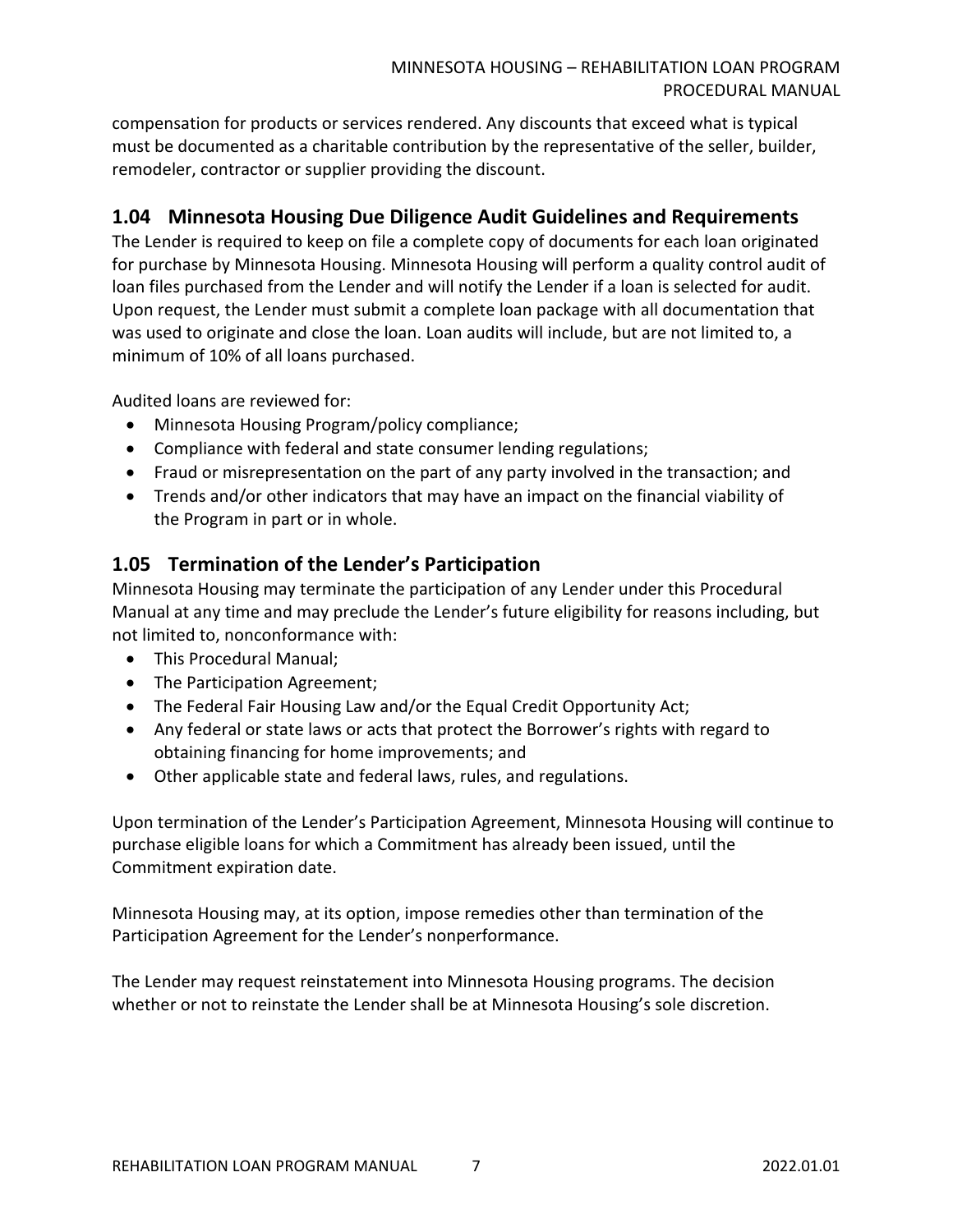# <span id="page-7-0"></span>**1.06 Representations and Warranties**

The Lender agrees to comply with all applicable federal, state, and local laws, ordinances, regulations and orders including, but not limited to, the following (and any applicable rules, regulations, or laws thereunder):

- Title VI of the Civil Rights Act of 1964;
- Title VII of the Civil Rights Act of 1968, as amended by the Housing and Community Development Act of 1974;
- Section 527 of the National Housing Act;
- The Equal Credit Opportunity Act;
- The Fair Credit Reporting Act;
- Federal Fair Housing Act (Title VIII of the Civil Rights Act of 1968);
- Minnesota Human Rights Act (Minnesota Statutes Chapter 363A);
- Data Privacy Minnesota Statutes Chapter 13;
- Minnesota S.A.F.E. Mortgage Licensing Act of 2010 Minnesota Statutes Chapters 58 and 58A;
- Americans with Disabilities Act, 42 U.S.C.A. Section 12101;
- Fair and Accurate Credit Transactions Act;
- Truth in Lending Act;
- Home Mortgage Disclosure Act;
- Anti-Predatory Lending Act;
- USA Patriot Act;
- Bank Secrecy Act;
- Anti-Money Laundering and Office of Foreign Assets Control Policy;
- Internal Revenue Code of 1986, Section 6050H; and
- Real Estate Settlement Procedures Act of 1974.

In addition to the above warranties and representations, the Lender also warrants and represents that:

- The Lender will comply with the [Minnesota Housing Lead Based Paint Guidebook,](https://www.mnhousing.gov/sites/Satellite?blobcol=urldata&blobheadername1=Content-Type&blobheadername2=Content-Disposition&blobheadername3=MDT-Type&blobheadervalue1=application%2Fpdf&blobheadervalue2=attachment%3B+filename%3DMHFA_006950.pdf&blobheadervalue3=abinary%3B+charset%3DUTF-8&blobkey=id&blobtable=MungoBlobs&blobwhere=1533152583887&ssbinary=true) found on the Minnesota Housing website;
- The Lender is the sole owner and holder of the Program loan with the right to assign it to Minnesota Housing;
- The Lender has assigned the loan free and clear of all encumbrances;
- The Lender has complied and will continue to comply with all terms and conditions in the Participation Agreement and this Procedural Manual for each loan processed unless prior written approval is obtained from Minnesota Housing;
- The Lender is a legally constituted public or governmental agency, political subdivision, nonprofit entity, a housing and redevelopment authority, or other organization which has as a primary purpose, the provision or development of affordable housing to low-income persons or households in Minnesota;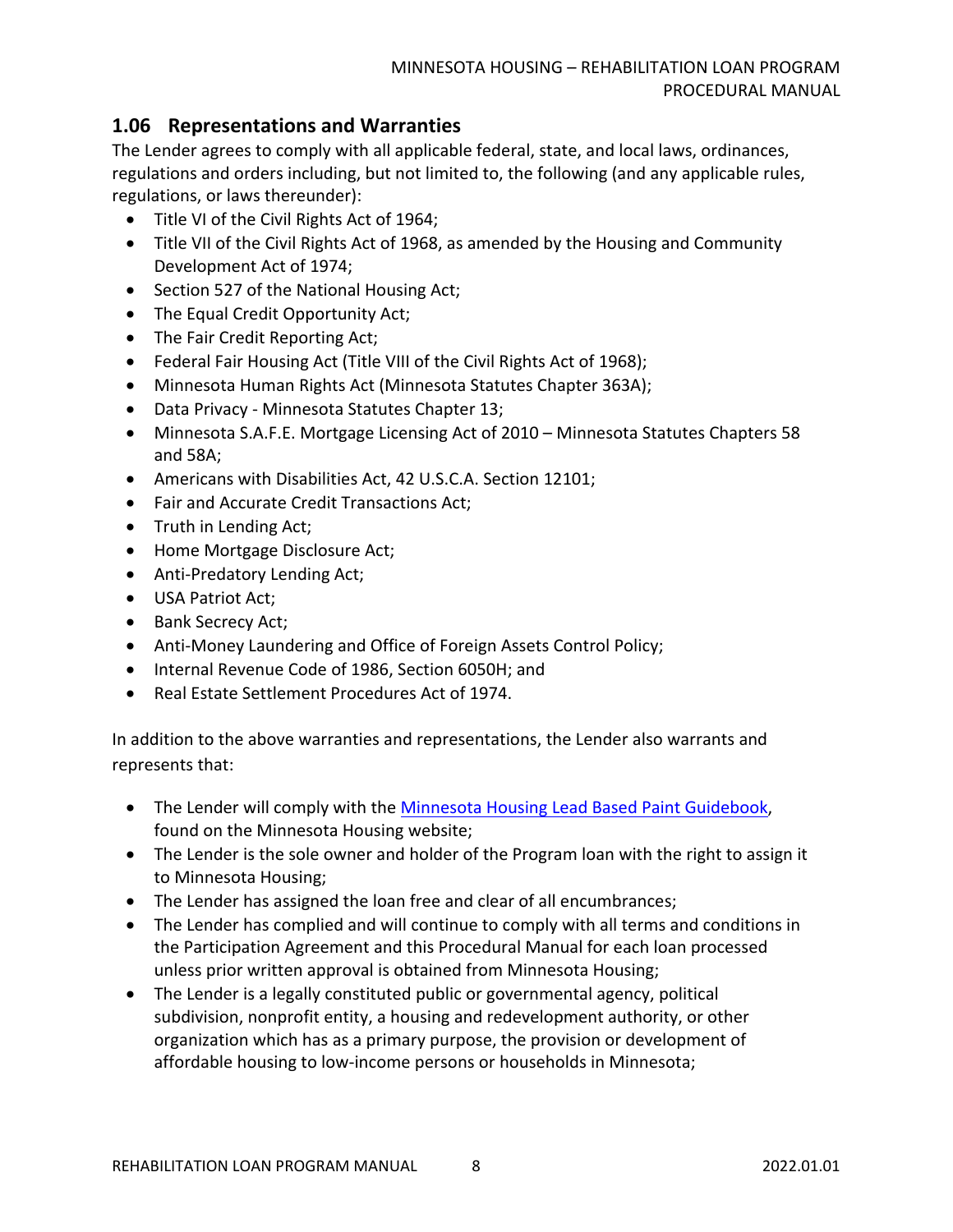- The Lender maintains capital and trained personnel adequate to render the services required as a part of the Lender's participation in the Program;
- The Lender follows all state and federal consumer lending laws, rules and regulations;
- The Lender has neither received nor solicited any fee or remuneration not approved by this Procedural Manual;
- After reasonable inspection, the Lender has no knowledge that any improvement funded by the loan is in violation of applicable zoning ordinances, building ordinances, laws or regulations; and

The Lender also agrees that the person who confirms on the Minnesota Housing Loan Commitment System on behalf of the Lender is fully conversant with Minnesota Housing Program requirements, and has the authority to legally bind the Lender; and the Lender has complied with all terms, conditions and requirements of the Participation Agreement and this Procedural Manual unless those terms, conditions and requirements have been specifically waived in writing by Minnesota Housing.

## <span id="page-8-0"></span>**1.07 Lender Compensation**

The Lender is compensated for each loan purchased by Minnesota Housing at a rate of \$2,500 plus 5% of the loan amount per loan.

## <span id="page-8-1"></span>**1.08 Selection of Contractors**

The Lender may not choose the contractor. Borrowers are responsible for the selection of any contractor who will be involved in completing rehabilitation improvements on the property.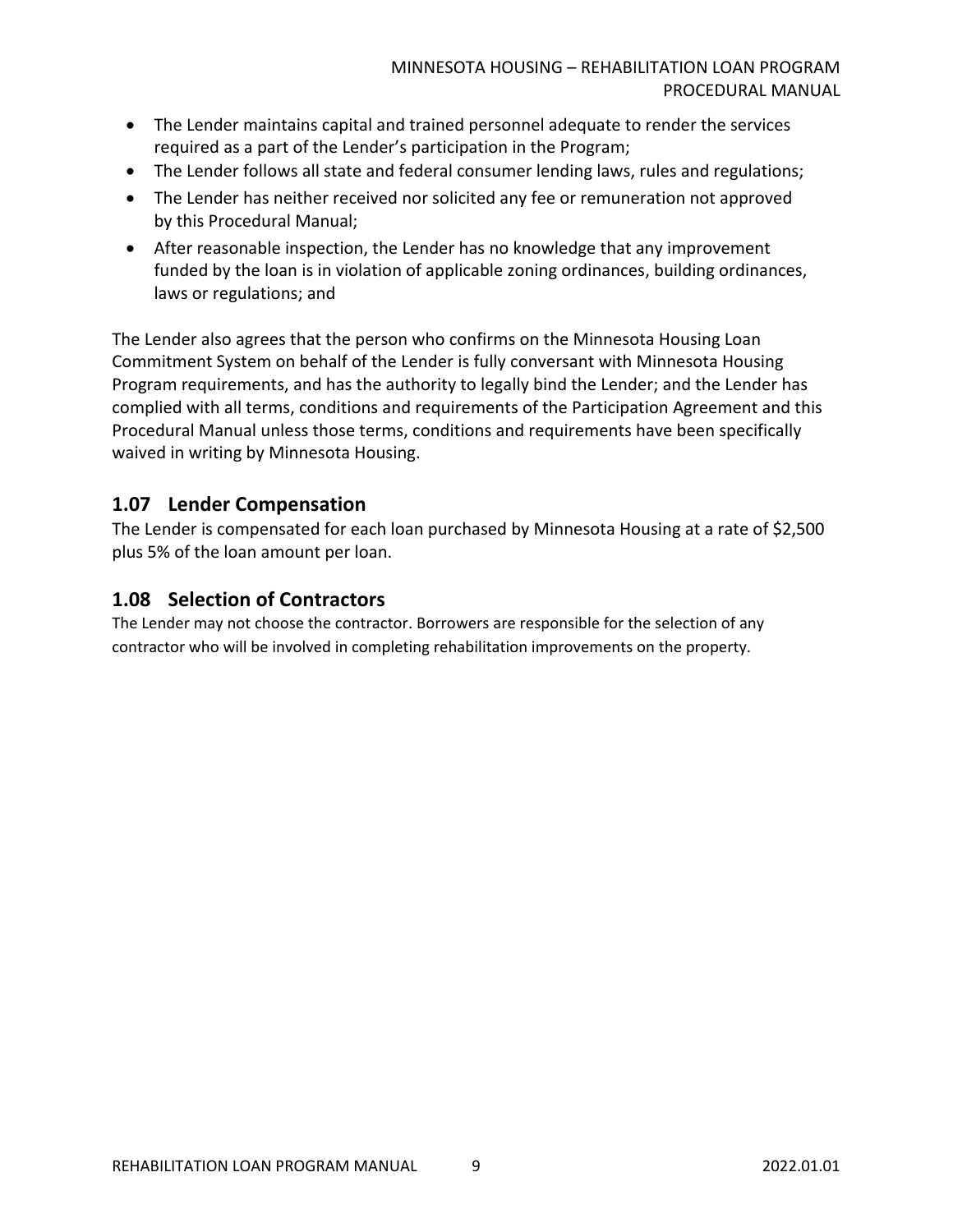# <span id="page-9-0"></span>**Chapter 2 – Fraud, Misuse of Funds, Conflict of Interest, Suspension, and Disclosure and Reporting**

# <span id="page-9-1"></span>**2.01 Fraud**

Fraud is any intentionally deceptive action made for personal gain or to damage another.

Any person or entity (including its employees and affiliates) that enters into an agreement with Minnesota Housing and witnesses, discovers evidence of, receives a report from another source, or has other reasonable basis to suspect that fraud or embezzlement has occurred must immediately make a report through one of the communication channels described in section 2.05.

# <span id="page-9-2"></span>**2.02 Misuse of Funds**

A loan or grant agreement is a legal contract. The borrower or grantee promises to use the funds to engage in certain activities or procure certain goods or services while Minnesota Housing agrees to provide funds to the borrower or grantee to pay for those activities, goods or services. Regardless of the Minnesota Housing program or funding source, the borrower or grantee must use Minnesota Housing funds as agreed and the borrower or grantee must maintain appropriate documentation to prove that funds were used for the intended purpose(s).

A misuse of funds shall be deemed to have occurred when: (1) Minnesota Housing funds are not used as agreed by a borrower or grantee; or (2) A borrower or grantee cannot provide adequate documentation to establish that Minnesota Housing funds were used in accordance with the terms and conditions of the loan or grant agreement.

Any borrower or grantee (including its employees and affiliates) of Minnesota Housing funds that discovers evidence, receives a report from another source, or has other reasonable basis to suspect that a misuse of funds has occurred must immediately make a report through one of the communication channels described in section 2.05.

# <span id="page-9-3"></span>**2.03 Conflict of Interest**

A conflict of interest, actual or potential, occurs when a person has an actual or apparent duty or loyalty to more than one organization and the competing duties or loyalties may result in actions which are averse to one or both parties. A conflict of interest exists even if no unethical, improper or illegal act results from it.

An individual conflict of interest is any situation in which one's judgment, actions or non-action could be interpreted to be influenced by something that would benefit them directly or through indirect gain to a friend, relative, acquaintance or business or organization with which they are involved.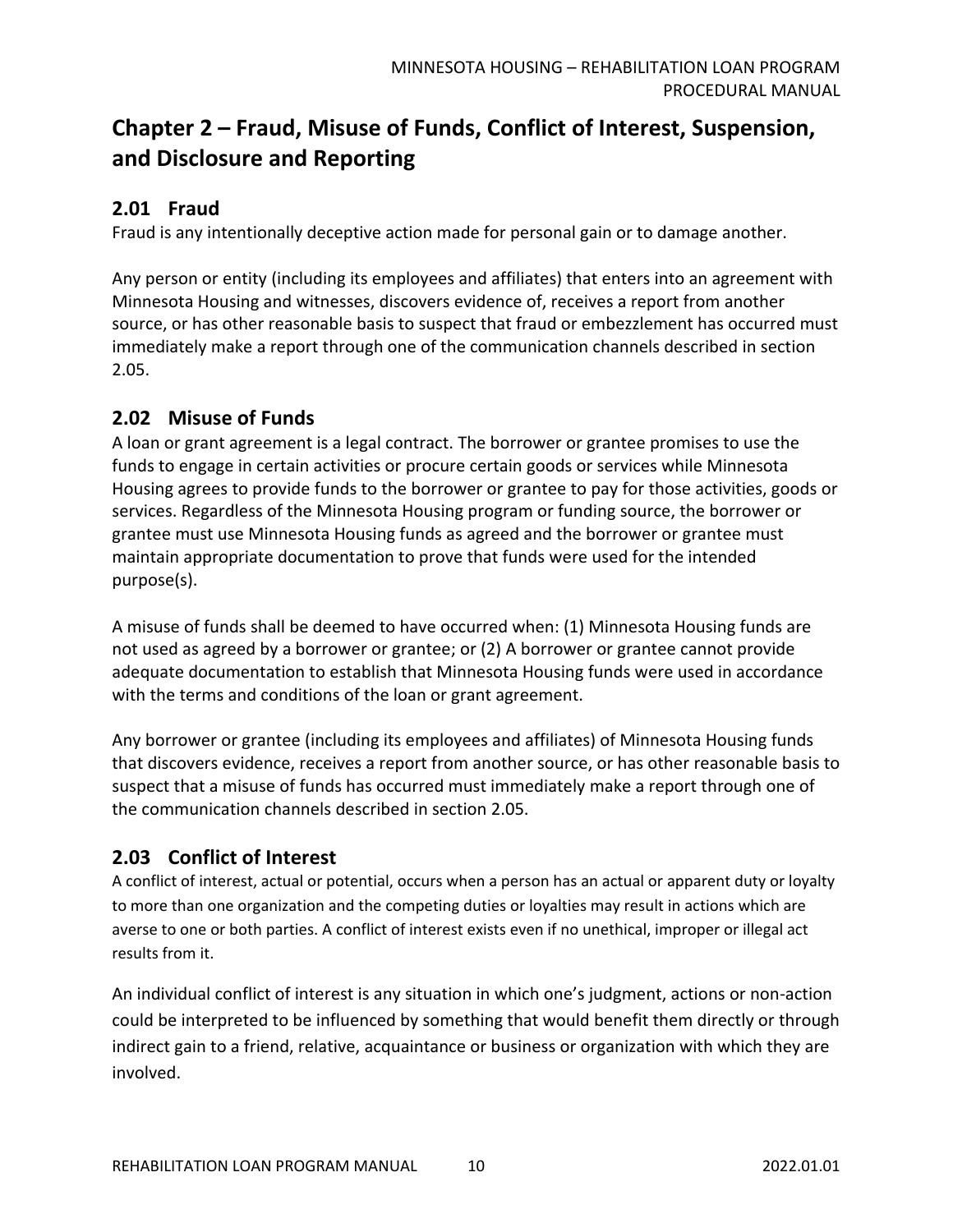Organizational conflicts of interest occur when:

- A contracting party is unable or potentially unable to render impartial assistance or advice to Minnesota Housing due to competing duties or loyalties
- A contracting party's objectivity in carrying out their responsibilities might be otherwise impaired due to competing duties or loyalties
- A contracting party has an unfair competitive advantage through being furnished unauthorized proprietary information or source selection information that is not available to all competitors

Once made aware of a conflict of interest, Minnesota Housing will make a determination before disbursing any further funds or processing an award. Determinations could include:

- Revising the contracting party's responsibilities to mitigate the conflict
- Allowing the contracting party to create firewalls that mitigate the conflict
- Asking the contracting party to submit an organizational conflict of interest mitigation plan
- Terminating the contracting party's participation

Any person or entity (including its employees and affiliates) that enters into an agreement with Minnesota Housing must avoid and immediately disclose to Minnesota Housing any and all actual or potential conflicts of interest through one of the communication channels described in section 2.05.

A contracting party should review its contract agreement and Request for Proposals (RFP) material, if applicable, for further requirements.

#### <span id="page-10-0"></span>**2.04 Suspension**

By entering into any agreement with Minnesota Housing, a contracting party represents that the contracting party (including its employees or affiliates that will have direct control over the subject of the agreement) has not been suspended from doing business with Minnesota Housing. Please refer to Minnesota Housing's website for a list of [suspended individuals and](http://www.mnhousing.gov/sites/np/suspensions)  [organizations.](http://www.mnhousing.gov/sites/np/suspensions)

# <span id="page-10-1"></span>**2.05 Disclosure and Reporting**

Minnesota Housing promotes a "speak-up, see something, say something" culture whereby internal staff must immediately report instances of fraud, misuse of funds, conflicts of interest, or other concerns without fear of retaliation through one of the communication channels listed below. External business partners (e.g., grantees, borrowers) and the general public are strongly encouraged to report instances of fraud, misuse of funds, conflicts of interest, or other concerns without fear of retaliation using these same communication channels.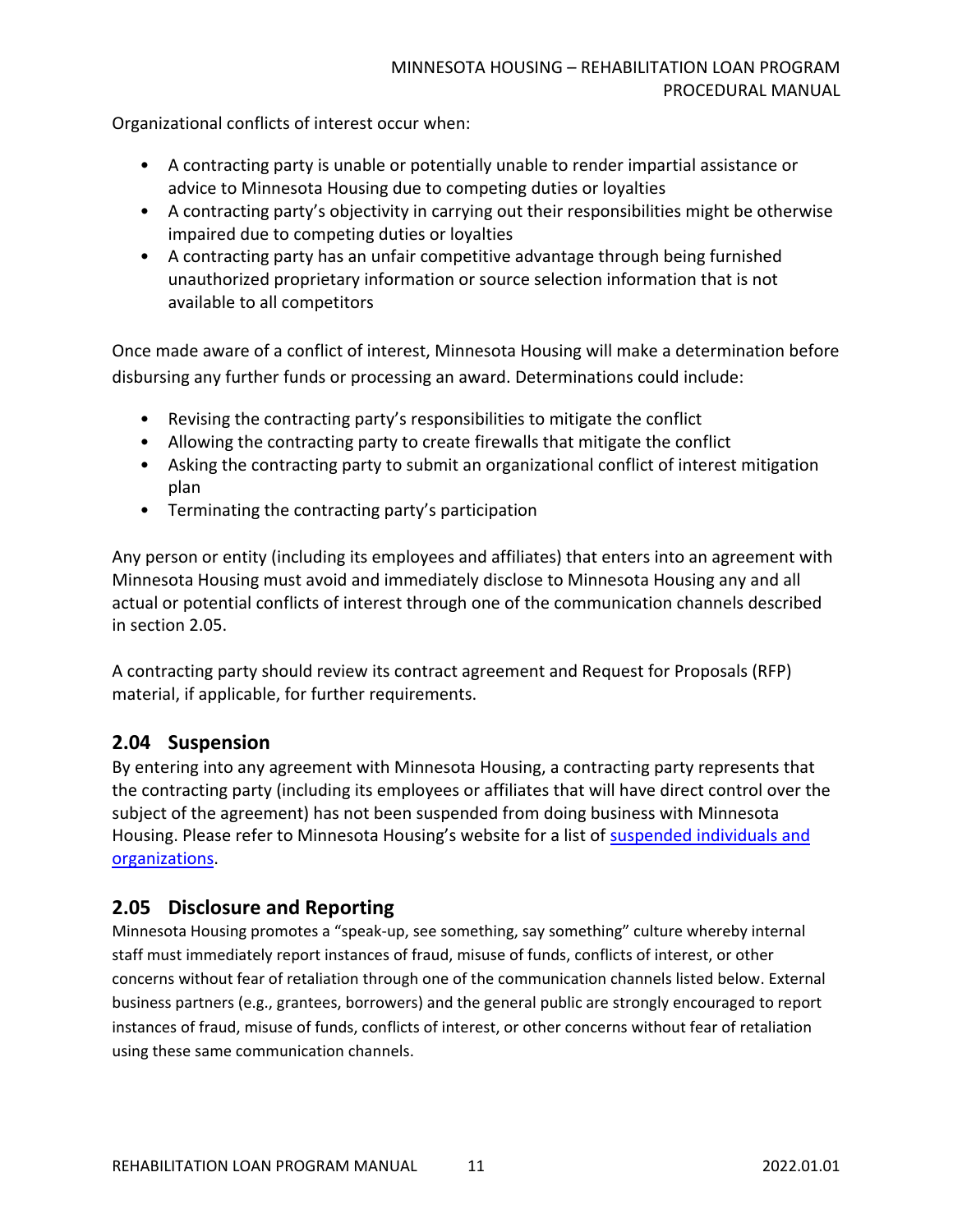#### MINNESOTA HOUSING – REHABILITATION LOAN PROGRAM PROCEDURAL MANUAL

- Minnesota Housing's Chief Risk Officer
- Any member of Minnesota Housing's [Servant Leadership Team](http://www.mnhousing.gov/sites/np/leadership)
- [EthicsPoint,](https://secure.ethicspoint.com/domain/media/en/gui/30639/index.html) the Minnesota Housing hotline reporting service vendor

#### <span id="page-11-0"></span>**2.06 Assistance to Employees and Affiliated Parties**

A contracting party that receives funding from Minnesota Housing to make specified loans, grants, or other awards to recipients may make these specified loans, grants, or other awards to their directors, officers, agents, consultants, employees and/or their families, elected or appointed officials of the State of Minnesota as well as to Minnesota Housing employees and/or their families ("Affiliated Assistance") provided:

- The recipient meets all eligibility criteria for the program.
- The assistance does not result in a violation of the contracting party's internal conflict of interest policy, if applicable.
- The assistance does not result in a conflict of interest as outlined in section 2.03.
- The assistance is awarded utilizing the same costs, terms and conditions as similarly situated unaffiliated recipients, and the recipient receives no special consideration or access compared to similarly situated unaffiliated recipients.
- The assistance is processed, underwritten and/or approved by staff/managers who are independent of the recipient and their immediate family members. Family members include a spouse, domestic partner, parent, sibling, child, in-law or other relative living in the recipient's home

A contracting party need not disclose Affiliated Assistance to Minnesota Housing. However, the contracting party must document and certify, prior to awarding the Affiliated Assistance, that the Affiliated Assistance meets each of the provisions outlined above. This documentation must be included in the Affiliated Assistance file and must be made available upon request to Minnesota Housing. Affiliated Assistance that does not meet each of these provisions will be considered a violation of Minnesota Housing conflict of interest standards which must be reported through one of the communication channels outlined in section 2.03.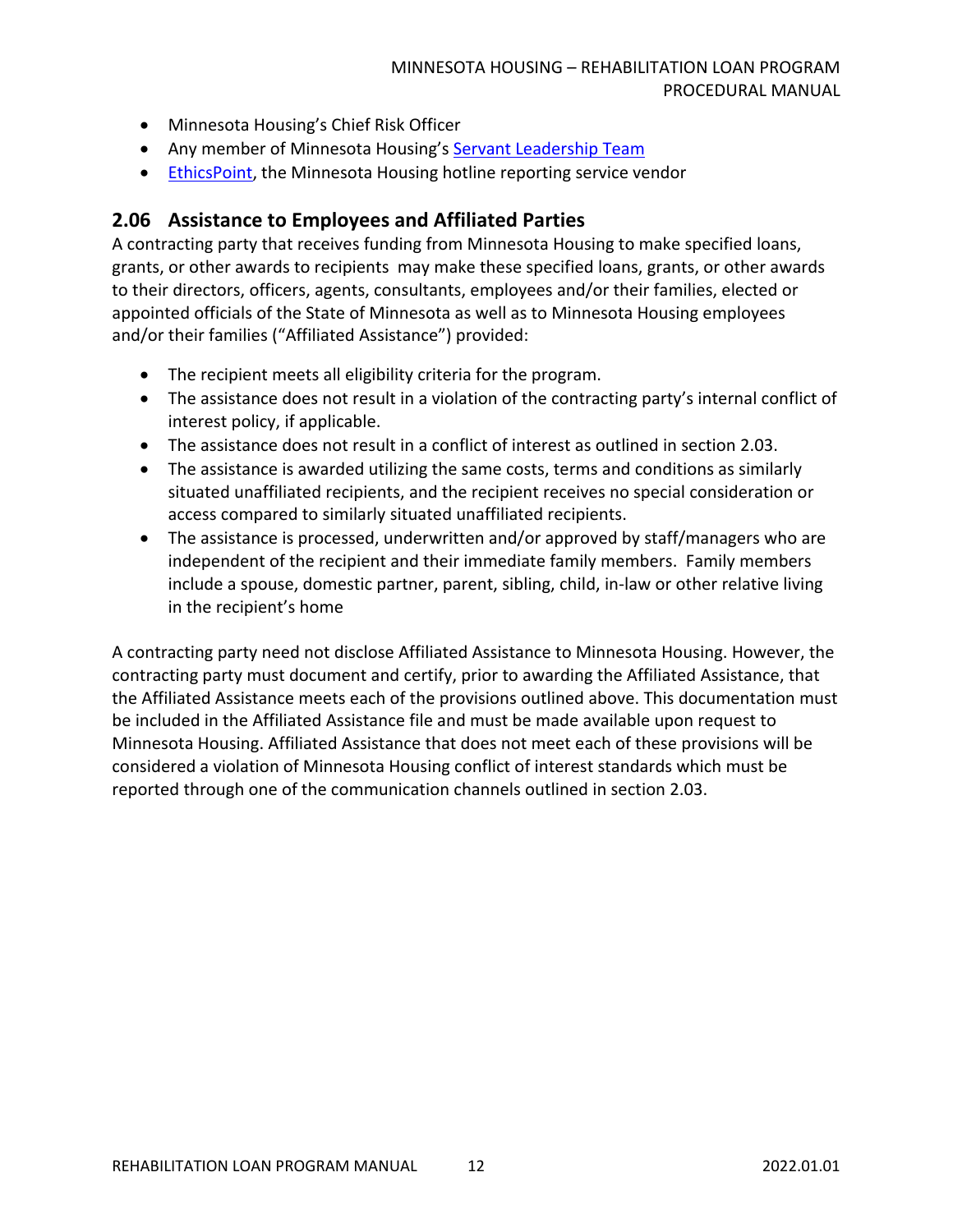# <span id="page-12-0"></span>**Chapter 3 - Borrower Eligibility Requirements**

#### <span id="page-12-1"></span>**3.01 Borrower**

One individual or multiple individuals are eligible to be a Borrower(s) only if such individual or individuals meet the requirements of this Procedural Manual.

#### <span id="page-12-2"></span>**3.02 Borrower Age**

Borrower must be eighteen (18) years of age or older or have been declared emancipated by a court having jurisdiction.

## <span id="page-12-3"></span>**3.03 Co-Signers**

Co-signers are not permitted on Program loans.

#### <span id="page-12-4"></span>**3.04 Ownership Interest**

For residences taxed as real property, the Borrower(s) must individually, or in the aggregate, possess at least a one-third ownership interest in the residence to be improved. For a Manufactured Home taxed as personal property, the Borrower(s) ownership interest requirement is 100%.

The Borrower(s) and Accommodation Parties, individually or in the aggregate, must have 100% ownership interest in the residence to be improved.

Borrowers under this Program must have clear title to the subject property as outlined in Section 5.06 of this Procedural Manual.

Eligible forms of ownership interest include the following:

- A fee simple estate;
- A community land trust;
- Vendee interest in a recorded contract-for-deed<sup>5</sup>;
- A Manufactured Home taxed as real property; or
- A Manufactured Home taxed as personal property and located in a Manufactured Home park.
- A Manufactured Home with an approved tribal residential lease located on tribal lands.

Title may be held as follows:

- Individually;
- Joint Tenants;
- Tenants in common; or

<sup>&</sup>lt;sup>5</sup> Borrower must get prior approval from contract for deed vendor. Vendor will be required to sign the Mortgage as an Accommodation Party.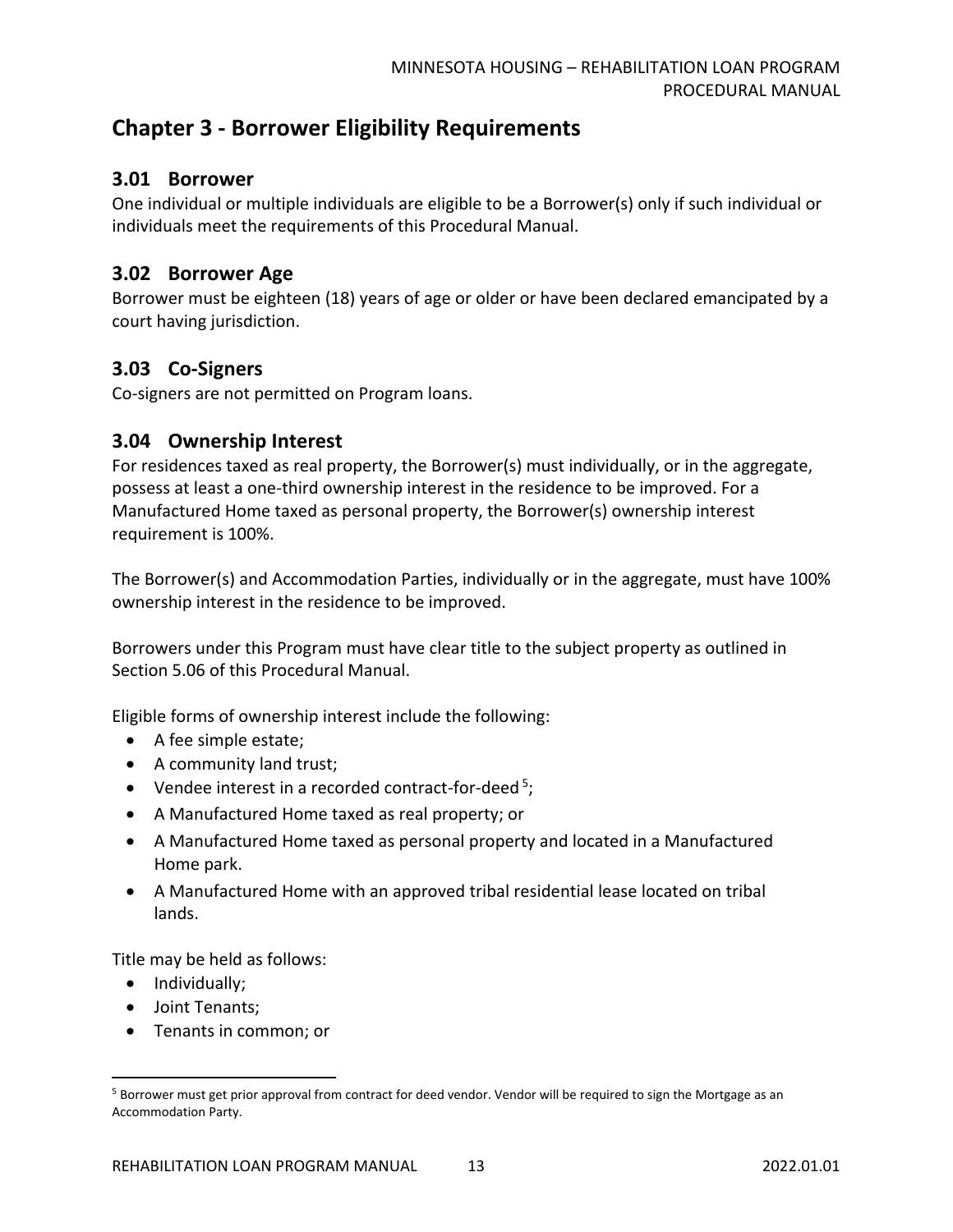$\bullet$  A recorded life estate, excluding remaindermen<sup>6</sup>

Ineligible forms of ownership interest include but are not limited to the following:

- Shares in a Cooperative Corporation;
- Ownership by any form of trust; and
- Ownership subject to a reverse mortgage.

#### <span id="page-13-0"></span>**3.05 Occupancy Requirements**

Borrower must have owned and occupied the property as his/her Principal Residence for at least 6 months prior to applying for the Program loan. Further, the Borrower must maintain ownership and title to the property and reside in the property as his/her Principal Residence during the term of the loan.

#### <span id="page-13-1"></span>**3.06 Rehabilitation Loan Program Application**

To be considered for Program funds, Borrowers must apply for the Program through an approved Lender using the Minnesota Housing Borrower Application.

#### <span id="page-13-2"></span>**3.07 Prior Minnesota Housing Assistance**

A Borrower who has previously received financing through the Program for rehabilitation or manufactured home replacement is ineligible to receive further financing through this Program for rehabilitation for five years from the loan closing date with exceptions for emergency situations as determined in the sole discretion of Minnesota Housing. A Borrower who has previously received financing through the Program for only rehabilitation is eligible to receive financing through this Program for Manufactured Home replacement.

#### <span id="page-13-3"></span>**3.08 Rehabilitation Loan Program Eligibility Income**

Gross annual household income includes but is not limited to the gross annual projected household income of all residents age 18 and over that reside in the household, from whatever source derived and before taxes or withholdings – less deductible medical expenses allowed. Incidental income from after school employment of persons under 18 years of age does not need to be included. (See [Income Eligibility Calculation Worksheet\)](http://www.mnhousing.gov/get/MHFA_203004). The maximum gross household income may not exceed the amounts listed on Minnesota Housing's website.

Gross annual projected household income includes:

- Salary, commissions, bonuses, tips, and earnings from full-time, part-time and seasonal employment, including sick pay;
- Interest, dividends, and gains on sale of securities;
- Annuities, pensions, and royalties;
- Veterans Administration compensation/benefits;
- Public assistance;
- Social Security benefits;

 $6$  Remainderman will be required to sign the Mortgage as an Accommodation Party.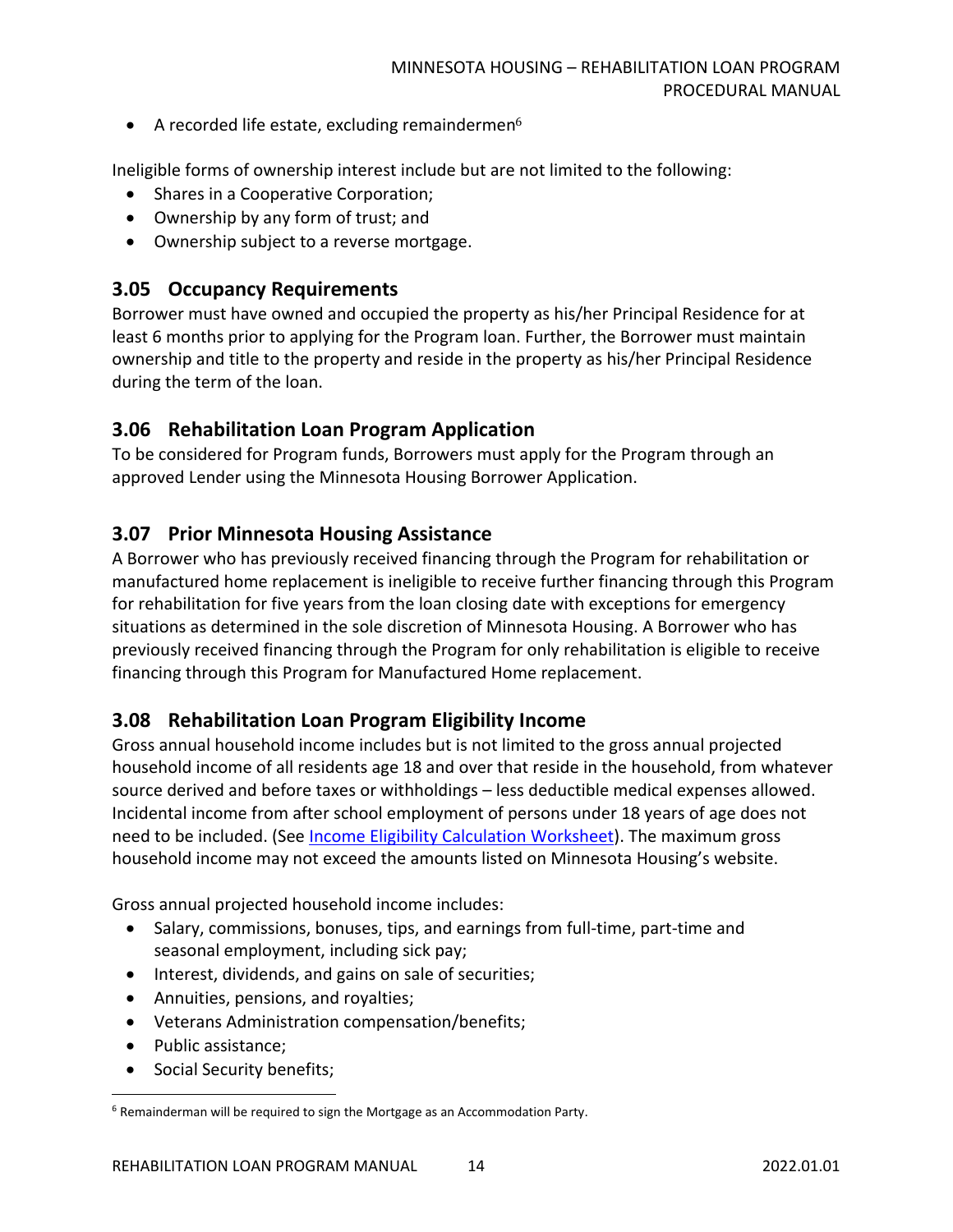- Unemployment Insurance;
- Net rental income;
- Net income received from business activities (see Income Eligibility Calculation Worksheet);
- Alimony and child support;
- Estate or trust income;
- Ongoing educational grants; and
- Contract-for-deed income after deducting principal, interest, taxes and insurance paid on outstanding debt against the property. (Deductions may not exceed the contractfor-deed income.)

If a Borrower's gross annual income is zero or a negative amount, the Borrower is ineligible for financing.

Documentation of the Borrower's gross annual household income must be dated no more than 3 months before the loan commitment is obtained via the Loan Commitment System

#### <span id="page-14-0"></span>**3.09 Minnesota Housing Maximum Asset Limit**

The total assets of all residents in the household may not exceed \$25,000 after deducting any outstanding indebtedness pertaining to the assets. Assets include, but are not limited to, the following:

- Cash on hand or in checking or savings accounts;
- Securities or United States Savings Bonds;
- Market value of all interests in real estate, exclusive of the structure to be improved or the replacement Manufactured Home and a parcel of real property of not more than two contiguous platted lots or 160 continuous acres on which such structure is located;
- Cash value of life insurance policies;
- Recreational vehicles such as golf carts, snowmobiles, boats, or motorcycles;
- All land in which any resident of the household holds title and is selling on a contractfor-deed. Value in this case is defined as the outstanding principal balance expected to exist on the contract one year from the date of application;
- Life estate value on a property other than the subject property; and
- All other property, excluding household furnishings, clothing, and one automobile, and real estate, equipment, supplies, and inventory used in a business.

Documentation of assets of the Borrower(s) and all residents in the household must be dated no more than 3 months before the loan commitment is obtained via the Loan Commitment System.

#### <span id="page-14-1"></span>**3.10 Credit Requirements**

- Credit reports are not required by Minnesota Housing.
- Borrower must be current on all property tax payments at the time of application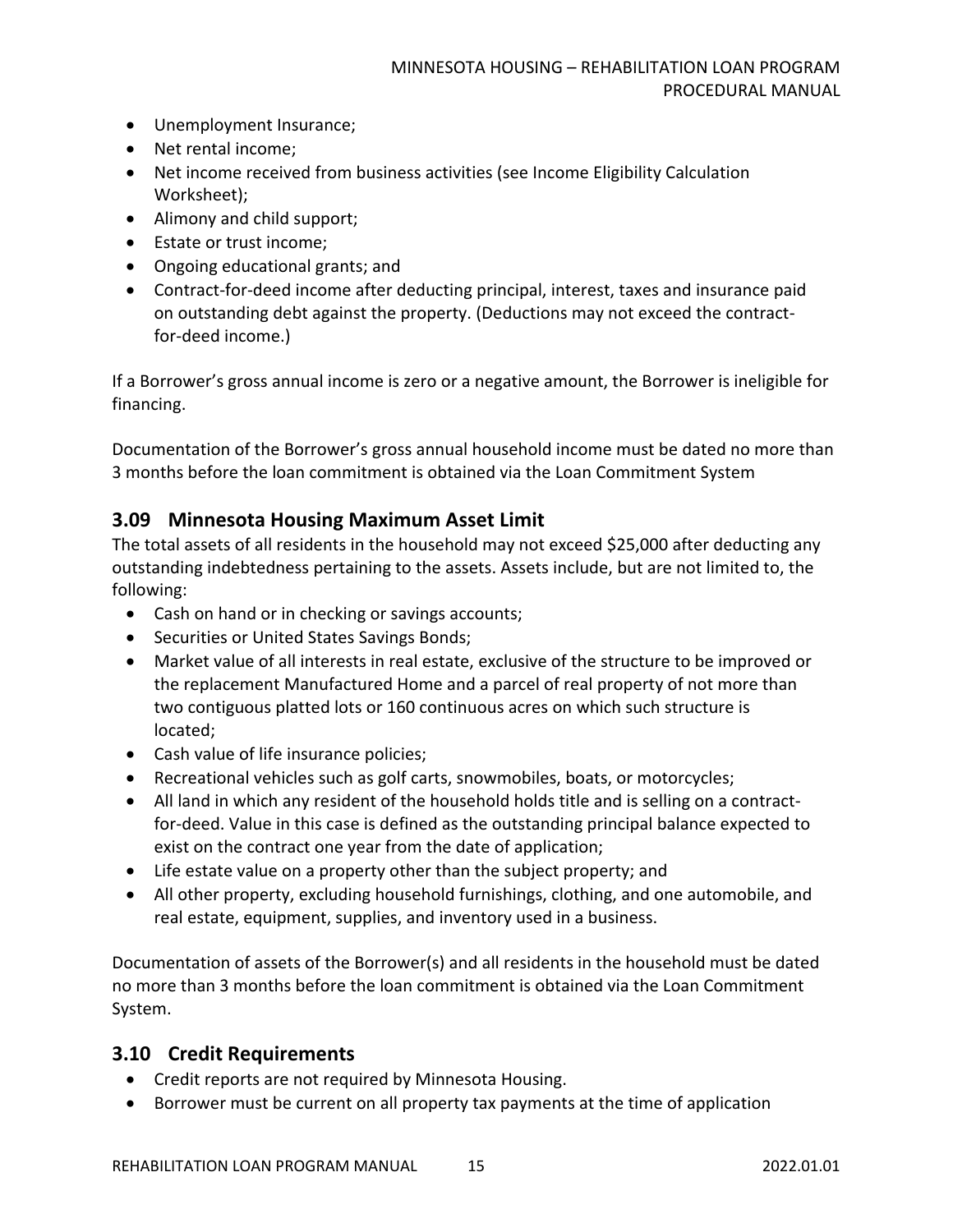- Borrowers must be current on all mortgage loan payments at the time of application. Examples of documentation for verifying payments include, but are not limited to:
	- o A verification of current mortgage payment status from the loan servicer; and
	- o A mortgage statement citing the loan servicer's name and address, the most recent payment made, the date and amount of the next payment due and any past due amounts, and/or any unpaid fees.

## <span id="page-15-0"></span>**3.11 Separated Spouses**

When the Lender establishes that a spouse permanently resides outside of the household, that separated spouse may be excluded from signing the Rehabilitation loan application and note but must sign the mortgage.

Examples of separated spouse documentation include:

- Legal separation documentation;
- Proof of initiated divorce proceedings; and
- Verification of separate Principal Residence and absence of joint accounts.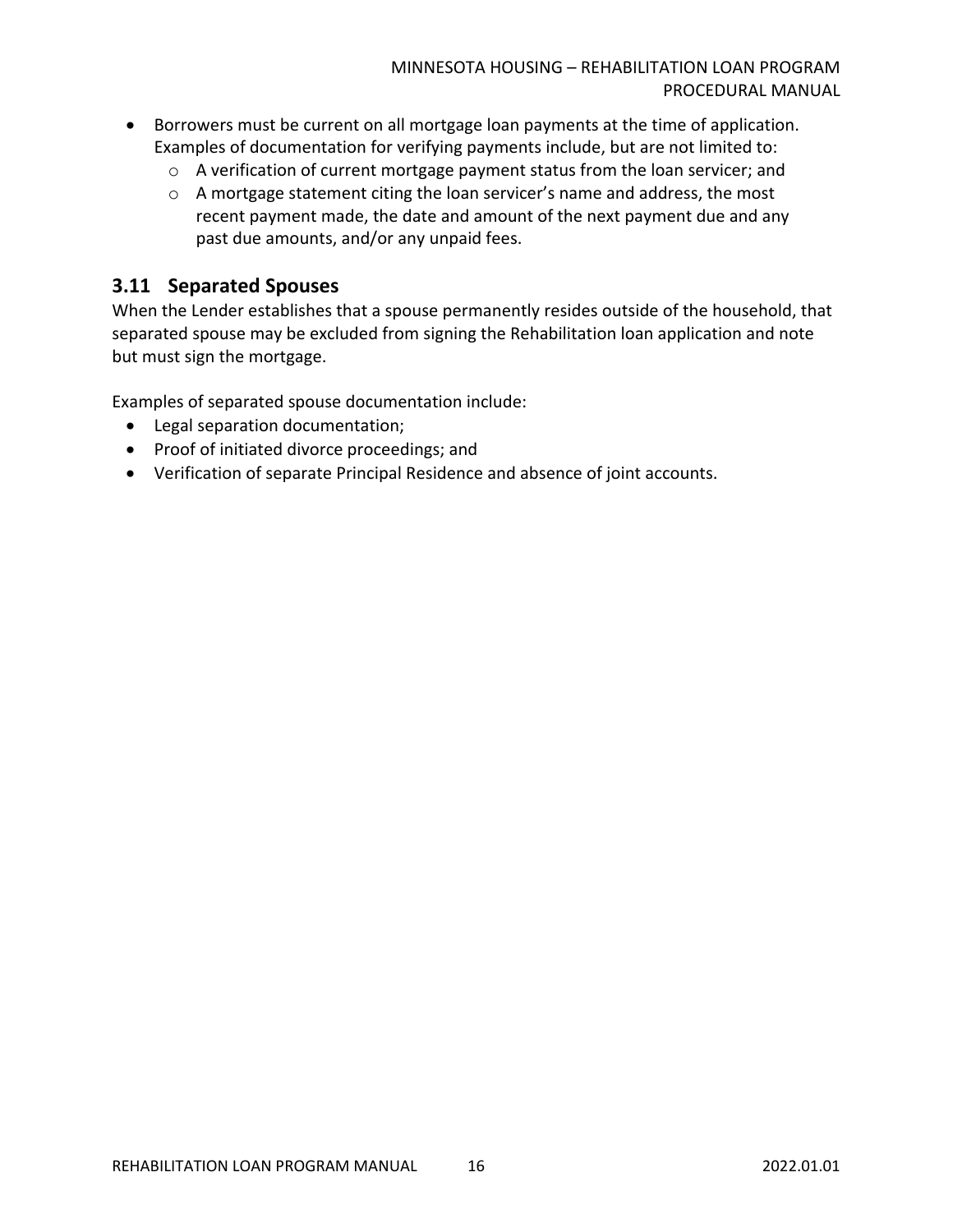# <span id="page-16-0"></span>**Chapter 4 - Property Eligibility Requirements**

#### <span id="page-16-1"></span>**4.01 Eligible Properties**

Properties eligible for a loan must be located in the State of Minnesota and include any of the following property types:

- A single family detached home;
- A duplex; $^7$
- An eligible one-unit dwelling in an eligible planned unit development (PUD);
- $\bullet$  A condominium unit;<sup>8</sup>
- $\bullet$  A townhome:<sup>9</sup> and
- Certain Manufactured Homes that meet the requirements outlined in Section 3.04.

## <span id="page-16-2"></span>**4.02 Ineligible Properties**

Properties ineligible for a loan include but are not limited to:

- Properties containing three or more units;
- Properties intended for use as an investment property (except the rental of a second unit in a duplex);
- Properties intended for recreational use; and
- Properties primarily used for business (more than 50% of the floor space is used for business).

#### <span id="page-16-3"></span>**4.03 Property Inspections**

The Lender must conduct inspections of the property as follows:

- The first inspection must be made using the Rehabilitation Standards (Forms Guide [and Glossary](http://www.mnhousing.gov/get/MHFA_203004)) in order to determine the property's deficiencies without regard to leadbased paint hazards. The results of the inspection are used to prepare the initial scope of work.
- If required, lead-based paint inspections or tests must be completed according to the [Lead-Based Paint Guide for Applicable Single Family Programs.](http://www.mnhousing.gov/get/MHFA_006950) If required per the Lead-Based Paint Guide for Applicable Single Family Programs, lead-based paint hazard reduction must be added to the scope of work.
- Additional inspections must demonstrate that construction has been completed according to the scope of work and that the quality of the work is satisfactory. The Lender may conduct additional inspections as work is completed.

 $<sup>7</sup>$  The Borrower must occupy one unit of a duplex property. Any improvements that benefit only the rental unit of a duplex must</sup> have prior written approval by Minnesota Housing.

<sup>&</sup>lt;sup>8</sup> If the property is a condominium, only the portion of the real estate owned by the Borrower is eligible for financing under this Program. The common areas owned by the association are not eligible.

<sup>&</sup>lt;sup>9</sup> If the property is a townhome, only the portion of the real estate owned by the Borrower is eligible for financing under this Program. The common areas owned by the association are not eligible.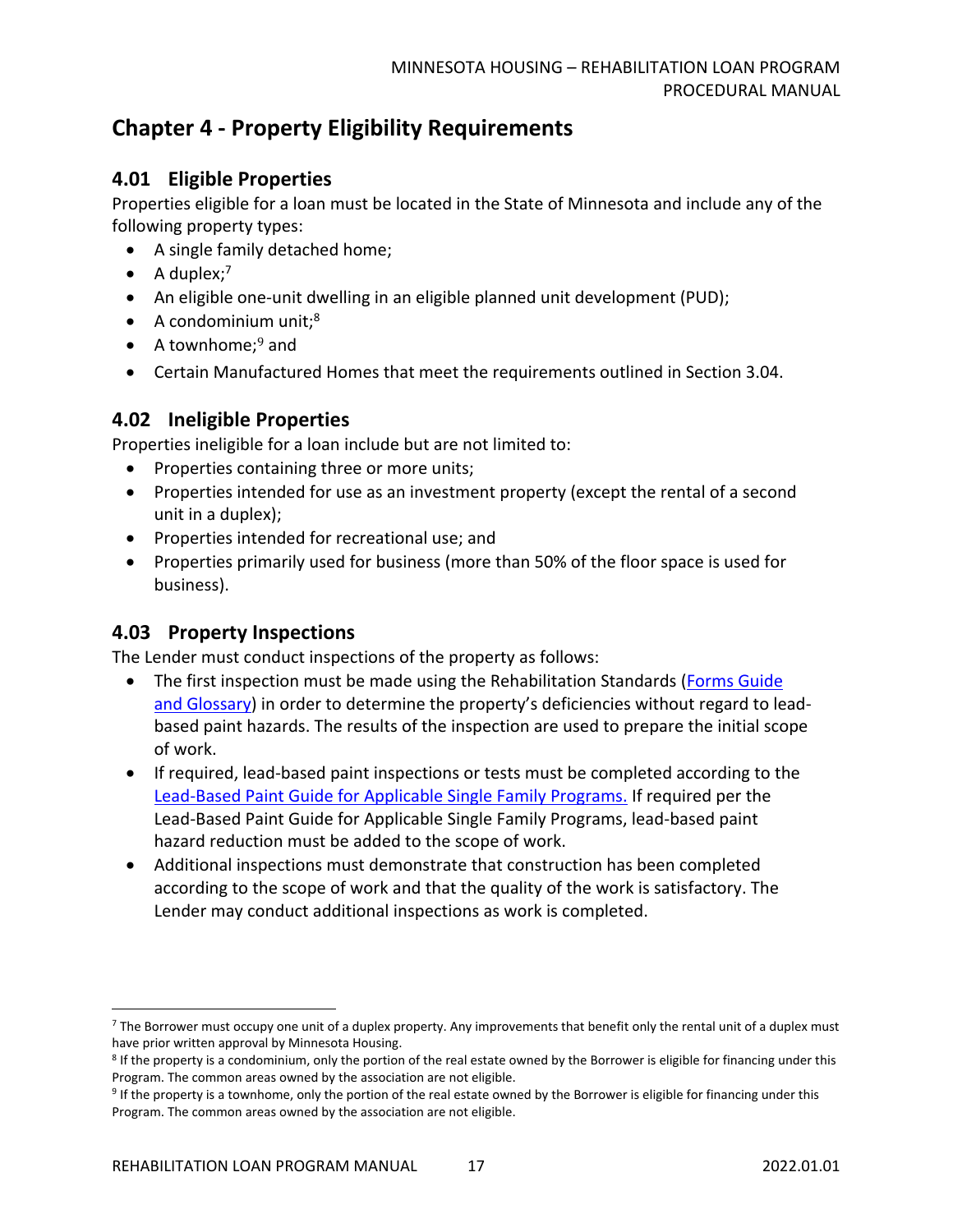Minnesota Housing reserves the right to inspect properties during any stage of the rehabilitation process with reasonable notice.

# <span id="page-17-0"></span>**4.04 Local Ordinances and Plans**

Property improvements must conform to all applicable zoning ordinances and all appropriate permits must be obtained.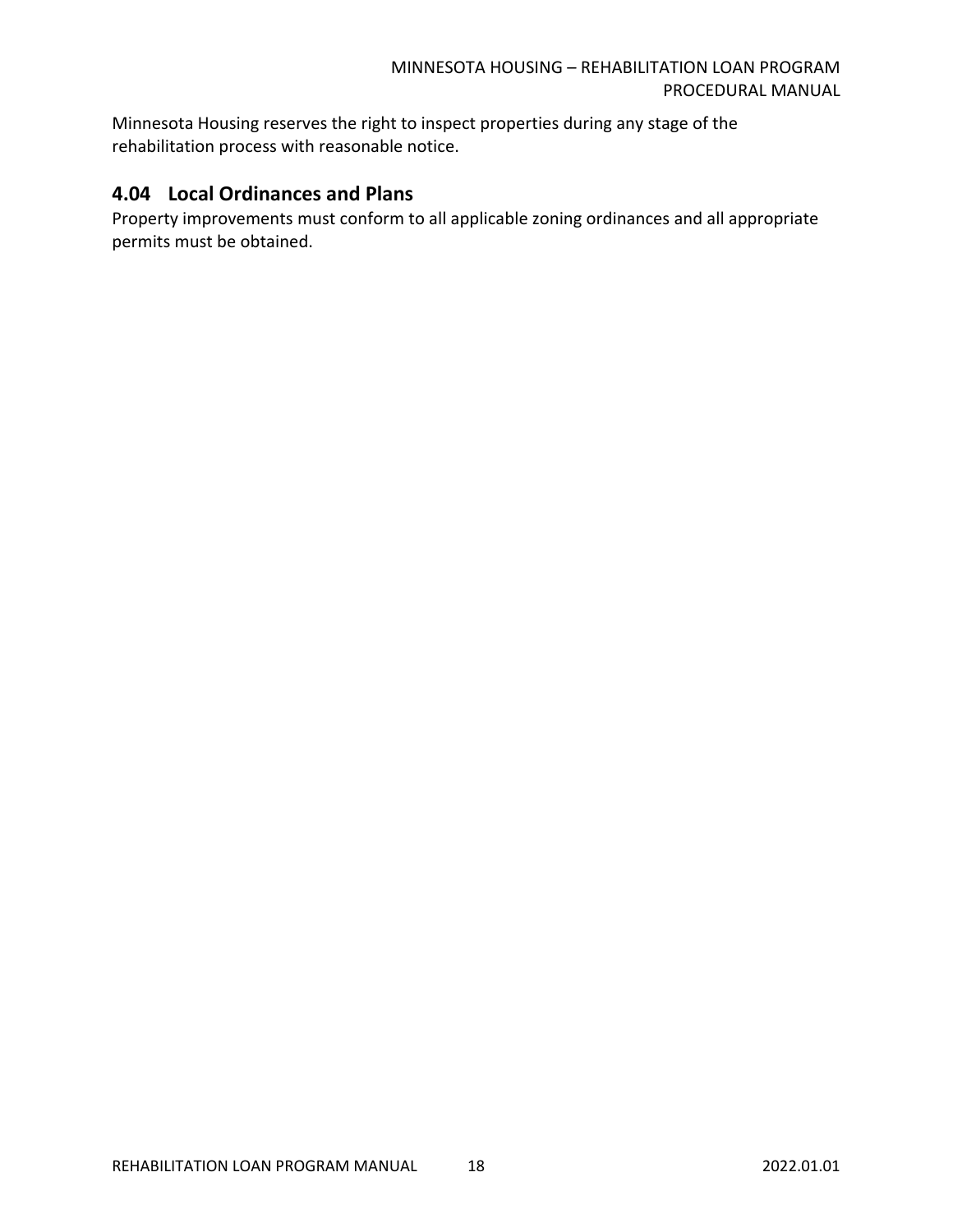# <span id="page-18-0"></span>**Chapter 5 – Loan/Rehabilitation Eligibility**

## <span id="page-18-1"></span>**5.01 Loan Eligibility**

Minnesota Housing purchases closed loans from the Lenders if the loan satisfies all the requirements of this Procedural Manual.

# <span id="page-18-2"></span>**5.02 Interest Rate/Amortization Requirements**

Generally, loans under this Procedural Manual are interest-free, deferred loans which are forgiven at the end of the loan term. However, if the Borrower sells, transfers title or ceases to occupy the property as his/her Principal Residence during the loan term, the loan will become due and payable.

#### <span id="page-18-3"></span>**5.03 Program Loan Amounts**

- The minimum loan amount is \$1,000.
- The maximum loan amount may not exceed \$37,500 and may include the costs of required radon tests, pre-rehabilitation energy audits, post-rehabilitation blower-door tests, lead-based paint inspections and remediation, and replacement of a Manufactured Home.
- Recording fees, mortgage registration tax and title search costs may be collected from the Borrower or may be included in the loan amount as long as Program loan amount maximum is not exceeded. No other fees may be charged to the borrower.

# <span id="page-18-4"></span>**5.04 Mortgage Term**

Prior to the expiration of the applicable periods indicated below, all loans are due on sale, transfer of title, or if the property ceases to be the Borrower's Principal Residence.

- The loan term for properties taxed as real estate is 15 years.
- The loan term for Manufactured Homes:
	- o Taxed as real property is 15 years;
	- o Taxed as personal property and located within a Manufactured Home park is 10 years; or
	- $\circ$  Taxed as personal property with an approved tribal residential lease located on tribal lands is 10 years.

#### <span id="page-18-5"></span>**5.05 Security for the Loan**

- All loans for properties taxed as real estate must be secured with a mortgage which must be recorded within 30 days after the date of closing. The Lender may not wait to record the mortgage until after the rehabilitation is completed to accommodate changes in the loan amount.
- All interests in the Note and Mortgage must be assigned to Minnesota Housing when the loan is purchased and funded by Minnesota Housing.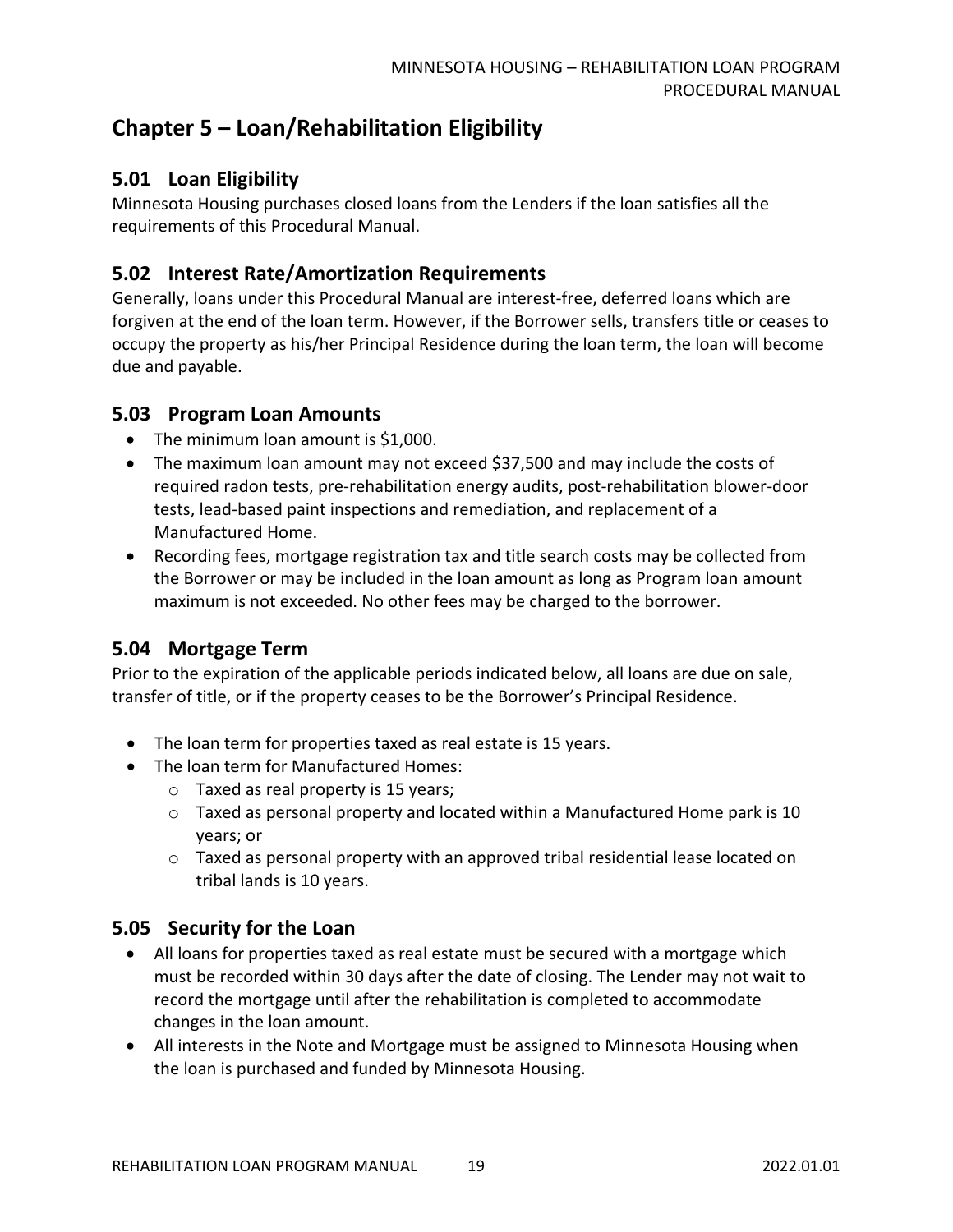- Loans for a Manufactured Home taxed as personal property must be secured with a lien against the title to the Manufactured Home.
- In the event there are changes in the loan amount, the Lender must follow the Change Order requirements in Section 5.08.

# <span id="page-19-0"></span>**5.06 Title Requirements**

The Lender is required to verify:

- The legal description of the subject property;
- The Borrower's ownership interest, by conducting a title investigation:
	- $\circ$  Through documented contact with the County Recorder's Office/Registrar of Titles; or
	- o Through documentation of ownership provided by tribal government; or
	- o Via an Owners and Encumbrances report; and
- Existing liens, if any, on the property.

#### <span id="page-19-1"></span>**5.07 Rehabilitation Requirements**

- Each rehabilitation improvement must be a permanent general improvement made in compliance with all applicable state, county and municipal or tribal government health, housing, building, fire prevention and housing maintenance codes or other public standards.
- Prior to rehabilitation, properties must be inspected to the Rehabilitation Standard [\(Forms Guide and Glossary\)](http://www.mnhousing.gov/get/MHFA_203004) to determine any deficiencies.
- Rehabilitation must comply with the Lead-Based Paint Guide for Applicable Single [Family Programs.](http://www.mnhousing.gov/get/MHFA_006950)
- All rehabilitation improvements must be prioritized in a written scope of work and must correlate to the deficiencies identified during the Rehabilitation Standard [\(Forms](http://www.mnhousing.gov/get/MHFA_203004)  [Guide and Glossary\)](http://www.mnhousing.gov/get/MHFA_203004) inspection and includes all applicable lead-based paint hazard reduction activities.
- At least two bids from Minnesota-licensed building contractors must be solicited based on the written scope of work. Bids from Tribal government approved contractors are allowed if the property is located on tribal lands. In general, the lowest, reasonable bid should be selected. If the lowest, reasonable bid is not selected, the Lender and Borrower must document written justification for not selecting the lowest, reasonable bid.
- All rehabilitation improvements must be completed by contractors licensed in the State of Minnesota or tribal government approved contactors except a homeowner need not be licensed when homeowner labor is involved.
- A written construction contract must be executed between the contractor and the Borrower.
- All rehabilitation improvements must comply with the Green Communities Scope of [Work Addendum.](http://www.mnhousing.gov/get/MHFA_203004)
- Rehabilitation improvements to Manufactured Homes must comply with Minnesota State Building Code (Minnesota Rules Part 1350.3800) which addresses the distinction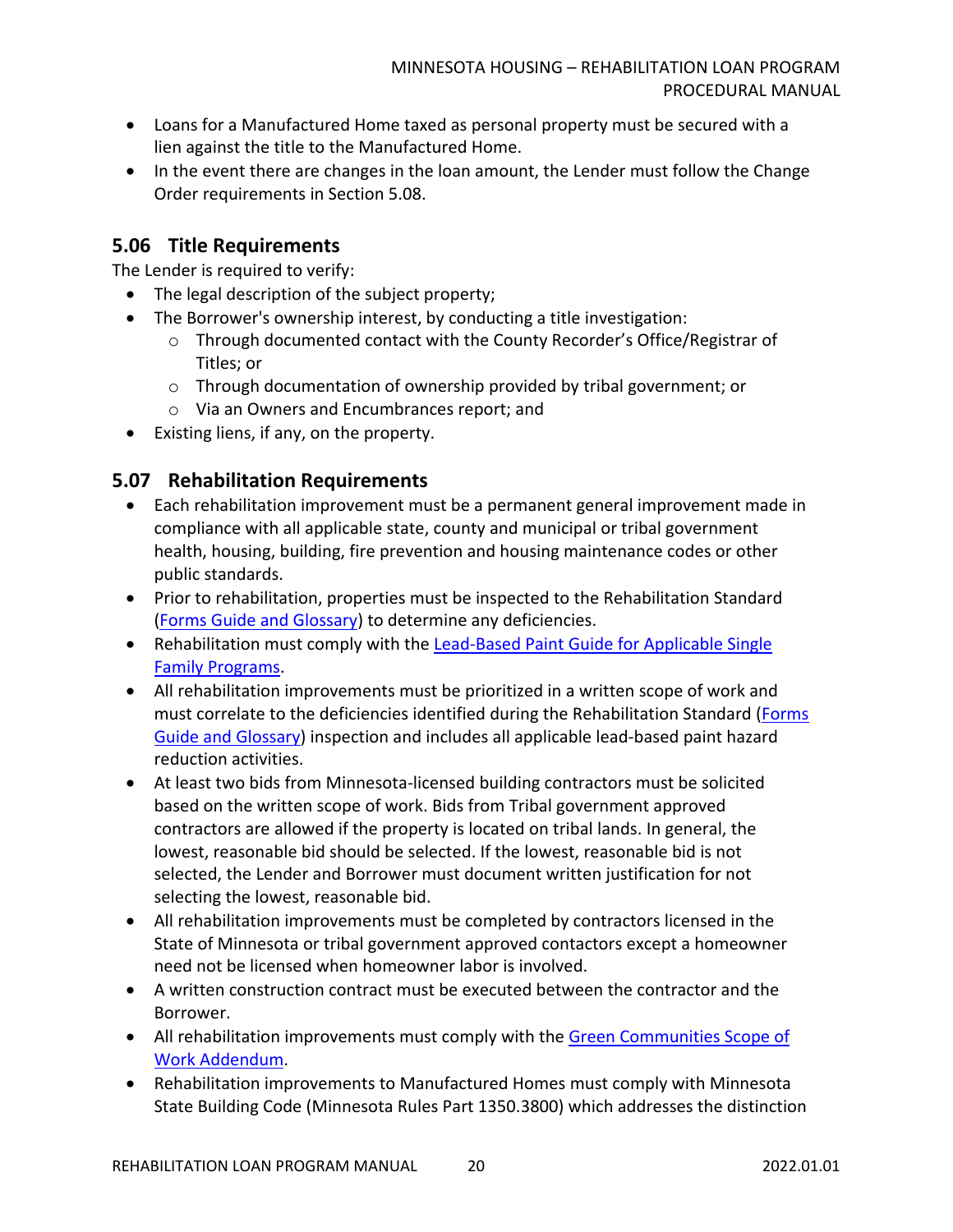between a Construction Alteration and a Repair and the different licensing requirements attendant to each improvement.

After completion of rehabilitation, eligible properties must:

- Be free of deficiencies which will cause further damage to the home. The Rehabilitation Standard must be used as the basis for all rehabilitation work undertaken.
- Have completed rehabilitation work that is in compliance with all applicable state, county and municipal health, housing, building, fire prevention and housing maintenance codes or other public standards.
- Meet the lead-based paint requirements in the [Lead-Based Paint Guide for Applicable](https://www.mnhousing.gov/sites/Satellite?blobcol=urldata&blobheadername1=Content-Type&blobheadername2=Content-Disposition&blobheadername3=MDT-Type&blobheadervalue1=application%2Fpdf&blobheadervalue2=attachment%3B+filename%3DMHFA_006950.pdf&blobheadervalue3=abinary%3B+charset%3DUTF-8&blobkey=id&blobtable=MungoBlobs&blobwhere=1533152583887&ssbinary=true)  [Single Family Programs.](https://www.mnhousing.gov/sites/Satellite?blobcol=urldata&blobheadername1=Content-Type&blobheadername2=Content-Disposition&blobheadername3=MDT-Type&blobheadervalue1=application%2Fpdf&blobheadervalue2=attachment%3B+filename%3DMHFA_006950.pdf&blobheadervalue3=abinary%3B+charset%3DUTF-8&blobkey=id&blobtable=MungoBlobs&blobwhere=1533152583887&ssbinary=true)

#### <span id="page-20-0"></span>**5.08 Change Orders**

After the loan has closed:

- Changes in the scope of work are not allowed unless unanticipated deficiencies are found during the rehabilitation which will cause further damage to the home if not addressed.
- Any changes to the scope of work, including the reason for the change, must be documented in the file.
- In the event that a change order occurs, post-closing modification requirements must be met as referenced in Section 7.02 of this Procedural Manual.

#### <span id="page-20-1"></span>**5.09 Sworn Construction Statement and Lien Waivers**

General contractors are required to execute a Sworn Construction Statement.

The Lenders must obtain lien waivers for all work performed and all materials supplied by:

- The general contractor(s);
- Subcontractors; and
- Materials supplier(s).

Upon completion of rehabilitation, the Lender and the Borrower must execute the Completion Certificate provided by Minnesota Housing. Rehabilitation must be completed within 9 months of loan closing unless Minnesota Housing issues a written extension.

#### <span id="page-20-2"></span>**5.10 Homeowner Labor**

- Homeowner labor is permitted provided the Lender is satisfied the Borrower is capable of and willing to perform the labor.
- Borrower must execute a Work Program Agreement.
- The materials list must include evidence of the actual cost of the materials required to complete the necessary improvements.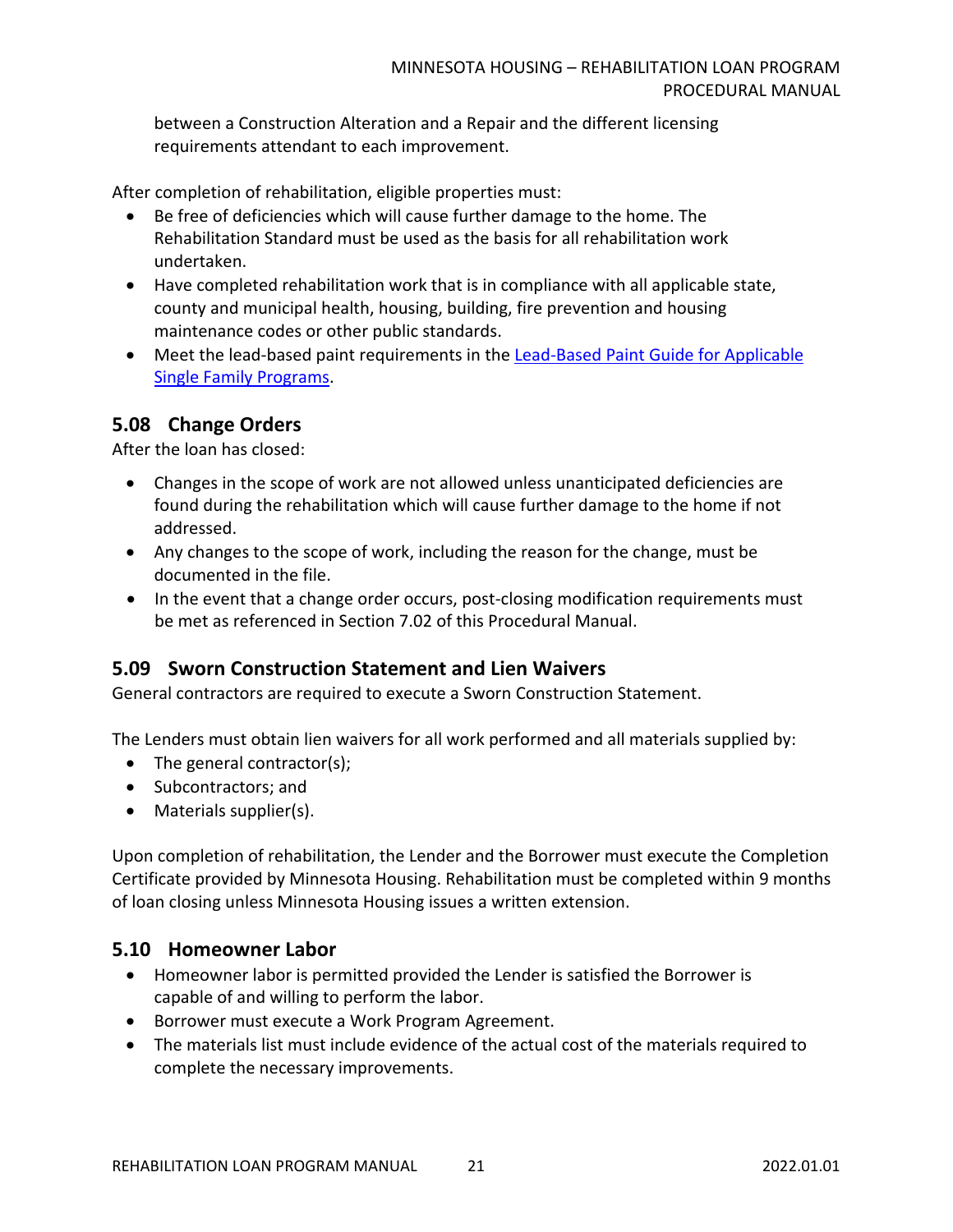- The Lender must perform at least one interim inspection in addition to the initial and final inspections otherwise required.
- The Borrower may not pay or be reimbursed for the cost of labor performed by the Borrower or other household residents.
- Disbursements of funds by the Borrower and to the Borrower are not permitted under this Program.

# <span id="page-21-0"></span>**5.11 Eligible Rehabilitation Improvements**

Eligible rehabilitation improvements must be directly related to the habitability or safety of the home and be of average or medium grade or quality. Eligible improvements include, but are not limited to:

- Accessibility-related improvements;
- Energy efficiency-related improvements;
- Lead hazard mitigation;
- Radon mitigation;
- Smoke detectors/alarms;
- CO alarms;
- Structural improvements;
- Electrical improvements;
- Plumbing improvements;
- Drainage, grading, and gutters;
- Roofing, soffits, and fascia,
- Siding;
- Windows and doors;
- Insulation;
- Furnaces and other heating systems;
- Wall and ceiling repair;
- Flooring; and
- Other improvements as approved in writing by Minnesota Housing.

The following rehabilitation improvements are eligible only under the circumstances described below. Prior written approval is not necessary to complete the improvements below if the circumstances described are met. The Lender must document in the file that the improvement was necessary due to one or more of the circumstances below.

- Replacement of kitchen cabinets or bathroom vanities when an accessibility need exists; lead hazards cannot be addressed any other way; the repair of existing cabinets or vanities is not feasible or cost reasonable; or, existing kitchen cabinets do not allow for adequate food storage.
- Replacement of kitchen counter tops when an accessibility need exists, the existing countertop presents a clear health or safety hazard; or there is not adequate space for food preparation.
- Replacement of decorative trim when lead hazard reduction is required.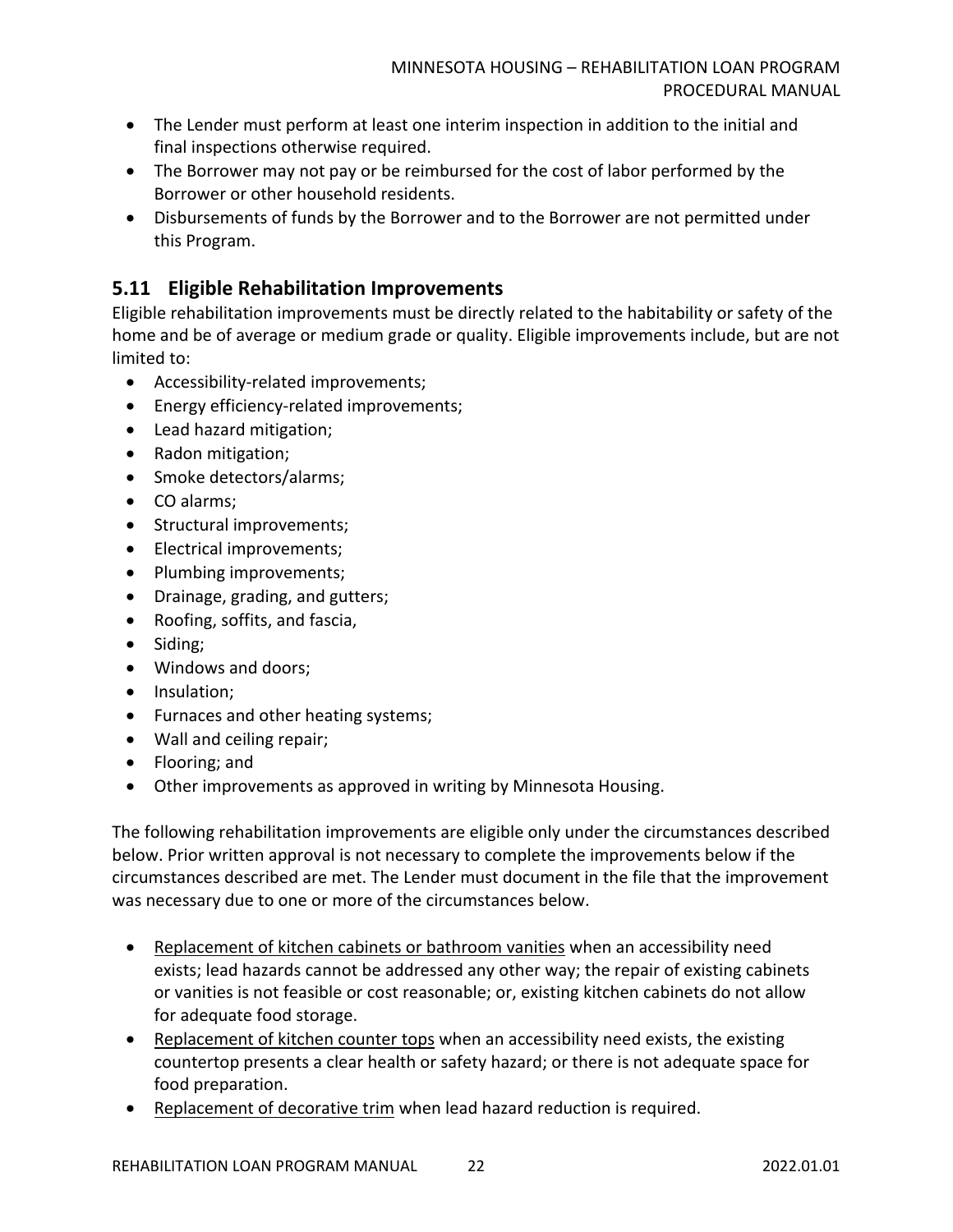- Work on existing garages when a medical or accessibility need exists; lead hazard reduction is required; or, required by the local building code and evidence of the code violation is presented.
- Reconstruction of existing garages when a medical or accessibility need exists.
- Demolition of outbuildings when lead hazard reduction is required; or required by the local building code and evidence of the code violation is presented.
- Construction or reconstruction of sidewalks and driveways when existing conditions present a clear and imminent safety hazard. Repair is limited to the portion of sidewalks and driveways on the Borrower's property.
- New central air conditioner installation when a medical or accessibility need exists.
- Walk-in bathtubs when a medical or accessibility need exists.

Home Additions are reviewed on a case by case basis and are rarely approved by Minnesota Housing. The following list details circumstances under which Minnesota Housing might approve a Home Addition:

- An accessibility-related Home Addition when a medical/physical need exists.
- A bathroom Home Addition when the home has an inadequate bathroom.
- A kitchen Home Addition when the home's existing kitchen facilities are a health or safety hazard.
- A bedroom Home Addition when over-crowding exists. Over-crowding exists when there is an average of more than one person per room (excluding the bathroom and kitchen).

The Lender must demonstrate that alternative remedies have been evaluated and are not feasible. However, any approval must be in writing and is at Minnesota Housing's sole discretion.

#### <span id="page-22-0"></span>**5.12 Ineligible Rehabilitation Improvements**

Ineligible rehabilitation improvements include but are not limited to:

- Construction of garages (except when a medical or an accessibility need exists);
- Installation of new decorative trim (except when replacement of existing decorative trim is necessary for lead hazard reduction);
- Hard-wired microwave ovens;
- "Luxury" improvements, which are improvements of a type exceeding that customarily used in the locality for properties of the same type as the property to be rehabilitated (swimming pool, outdoor hot tub, etc.);
- Public improvement assessments;
- Improvements that do not become a part of the real property, including but not limited to, appliances such as freestanding refrigerators and stoves; and
- Any improvements already in place.
- Loan proceeds may not be used to pay off any existing debt.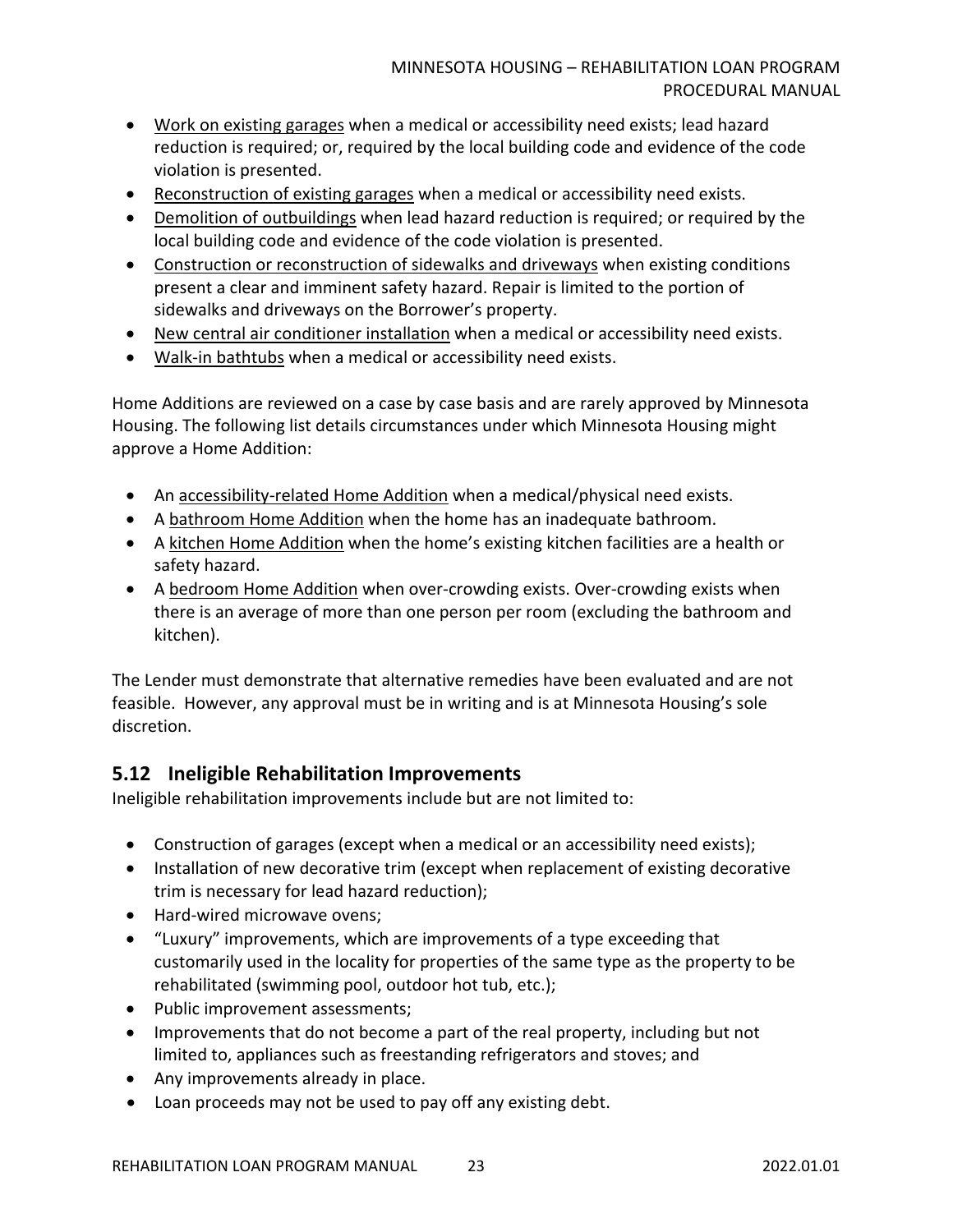# <span id="page-23-0"></span>**5.13 Manufactured Home Replacement**

Eligible uses for Manufactured Home replacement include but are not limited to:

- Purchase of a replacement Manufactured Home that is free of deficiencies that would affect the safety, habitability, and livability of a home;
- The following are eligible uses only if a replacement Manufactured Home is purchased:
	- o Demolition and removal of the existing Manufactured Home;
	- o Transportation and installation of a replacement Manufactured Home; and
	- o Utility connections of replacement Manufactured Home.

The replacement Manufactured Home must be in compliance with all applicable federal, state, county and municipal manufactured home safety and construction codes, regulations, or other public standards including the Minnesota Manufactured Home Building Code.

Manufactured Home replacement must be completed, including installation and utility connections of the replacement manufactured home within 6 months of loan closing unless the Lender provides a good cause for the extension as determined by Minnesota Housing and Minnesota Housing issues a written extension.

# <span id="page-23-1"></span>**5.14 Non-Complying Loans**

Minnesota Housing shall have the right to take one or more of the following actions in the event the Lender submits a loan that does not, as determined by Minnesota Housing, comply with the requirements of this Procedural Manual:

- Adjust the purchase price of the non-complying loan;
- If not already purchased, refuse to purchase the loan;
- If already purchased, require the Lender to repurchase the loan for the outstanding balance and any fees paid to the Lender;
- Terminate, suspend, or otherwise limit the Participation Agreement with Minnesota Housing; or
- Preclude the Lender from future participation in Minnesota Housing programs.

#### <span id="page-23-2"></span>**5.15 Repurchase of Loans**

Minnesota Housing at its option, may tender any loan to the Lender for repurchase if:

- Any representation or warranty of the Lender or the Borrower with respect to the loan is determined by Minnesota Housing to be materially incorrect; or
- The loan is not in compliance with any term or condition set forth in the Participation Agreement and this Procedural Manual.

Upon written notice of repurchase by Minnesota Housing, the Lender has ten business days to submit payment to Minnesota Housing for the unpaid principal balance, fees paid to the Lender in the sale of the loan and reasonable expenses incurred by Minnesota Housing, including attorney's fees. Failure to comply with this requirement may result in the termination,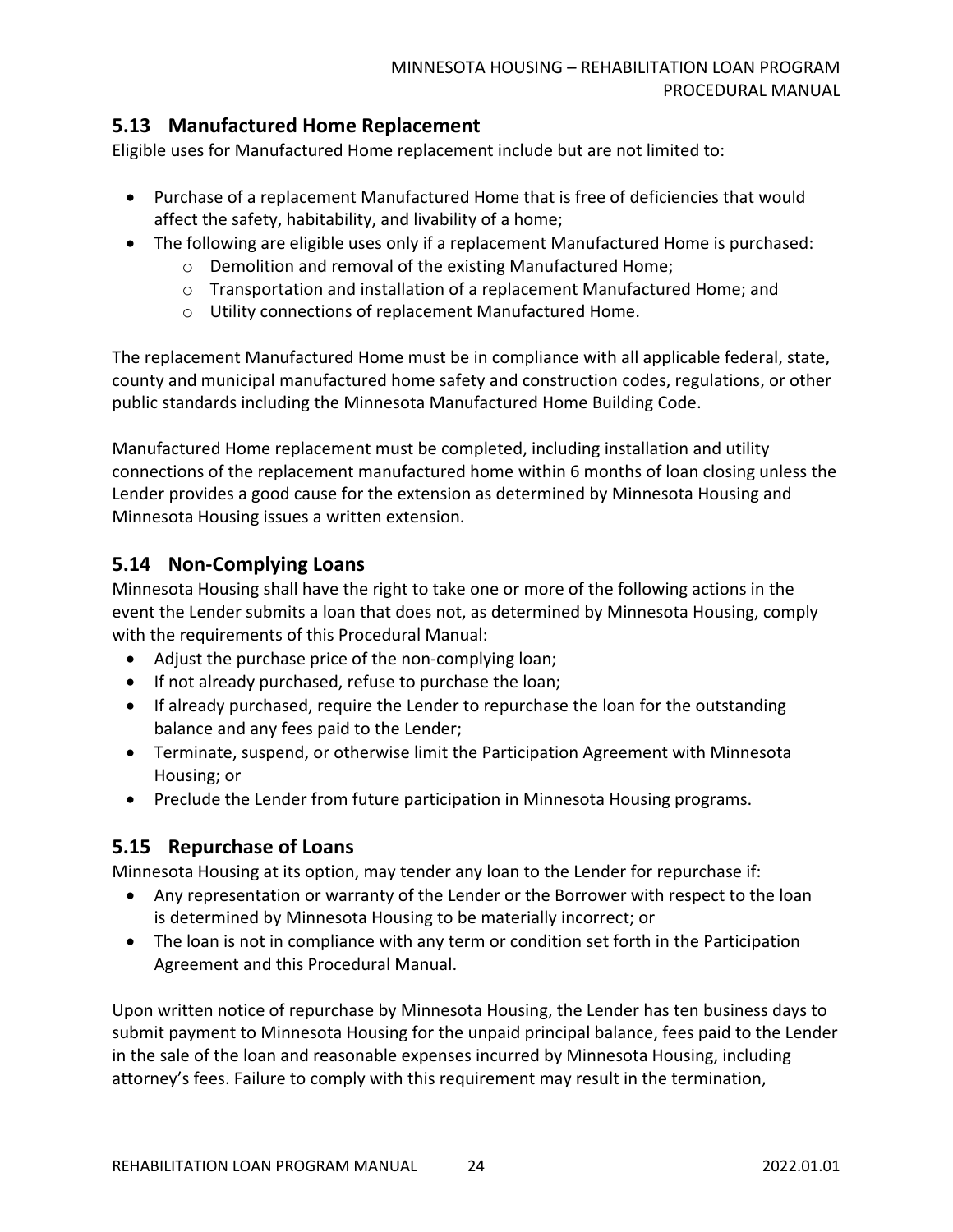suspension, further legal action or otherwise limit the Lender's Participation Agreement with Minnesota Housing.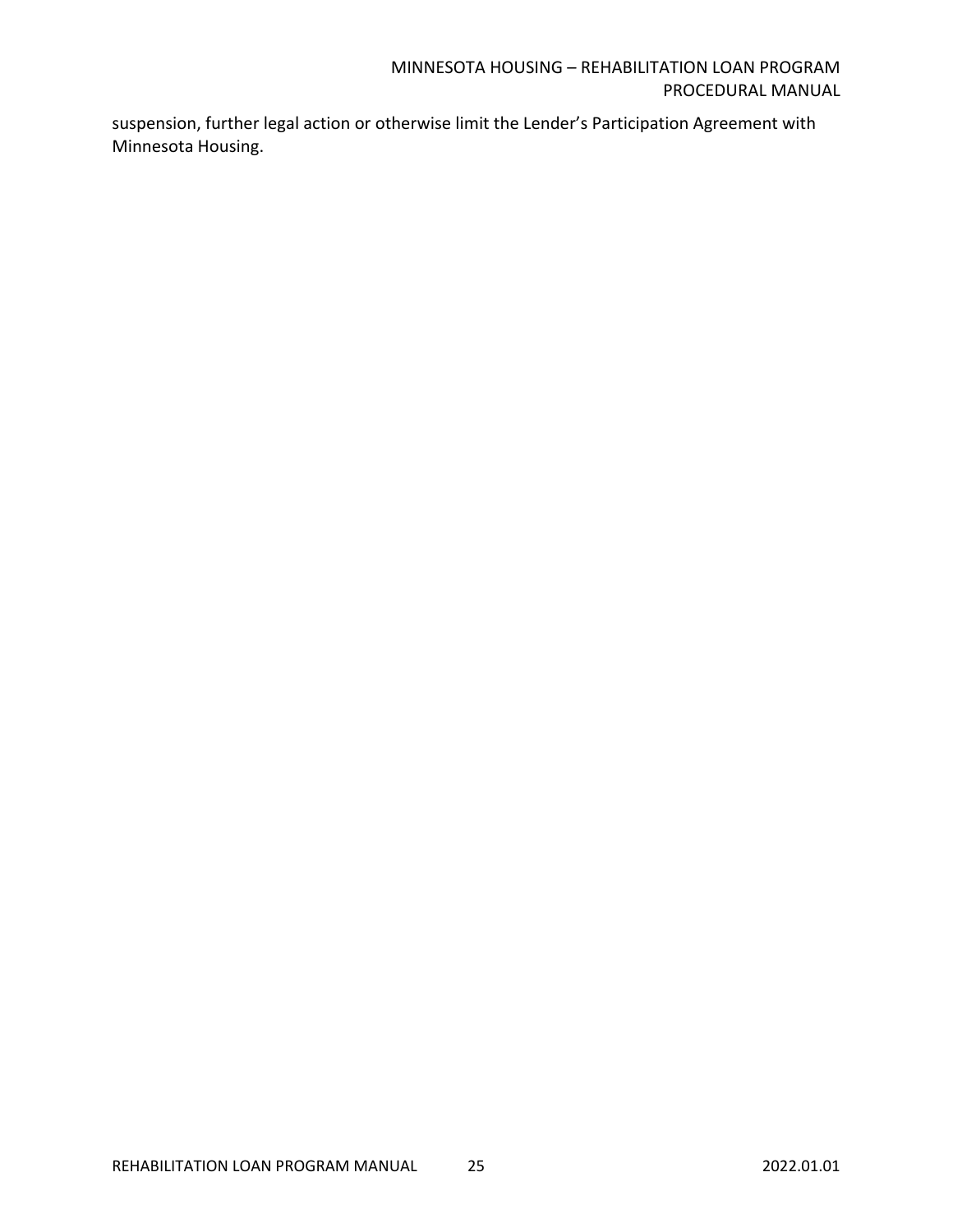# <span id="page-25-0"></span>**Chapter 6 – Commitment/Disbursement**

Minnesota Housing funds a variety of programs and initiatives and reserves the right to establish limits for any program or initiative during any business day such as:

- A maximum dollar amount the Lender may commit; or
- A maximum number of individual Commitments the Lender may commit.

The Lender commits funds on a first-come, first-served basis.

Individual Commitments are to be considered as "forward Commitments" by the Lender. It is expected that the loan will be closed within the commitment period and delivered to Minnesota Housing for purchase.

#### <span id="page-25-1"></span>**6.01 Loan Commitments**

In order to obtain a Commitment to reserve funds under the Program the Lender must:

- Reserve the loan using the Loan Commitment System.
- Commitments are valid for 120 days. All Commitments will be automatically cancelled at day 121. Extensions are approved at Minnesota Housing's sole discretion.
- Loans must meet eligibility requirements and gain a status of Purchase Approval via the Loan Commitment System no later than the last day a Commitment is valid.

#### <span id="page-25-2"></span>**6.02 Modifying a Commitment**

- Changes to a loan must be updated in the Loan Commitment System and will be evaluated for compliance with Program eligibility requirements.
- Any qualifying Commitment change will not alter the Commitment period originally established.
- Changes to Commitments involving the Borrower and/or the property address are not permitted.
- An increase in the loan amount will be allowed only if funds are available to accommodate the change.

# <span id="page-25-3"></span>**6.03 Canceling a Commitment**

Minnesota Housing requires the Lender to cancel any Commitment of funds that will not be used for the specified loan.

#### <span id="page-25-4"></span>**6.04 Minnesota Housing Disbursement of Funds**

Minnesota Housing will purchase loans that, by the daily cutoff time, have been Purchase Approved in the Loan Commitment System. One hundred percent of the loan amount plus the Lender fee will be disbursed two business days after the loan has been purchased by Minnesota Housing.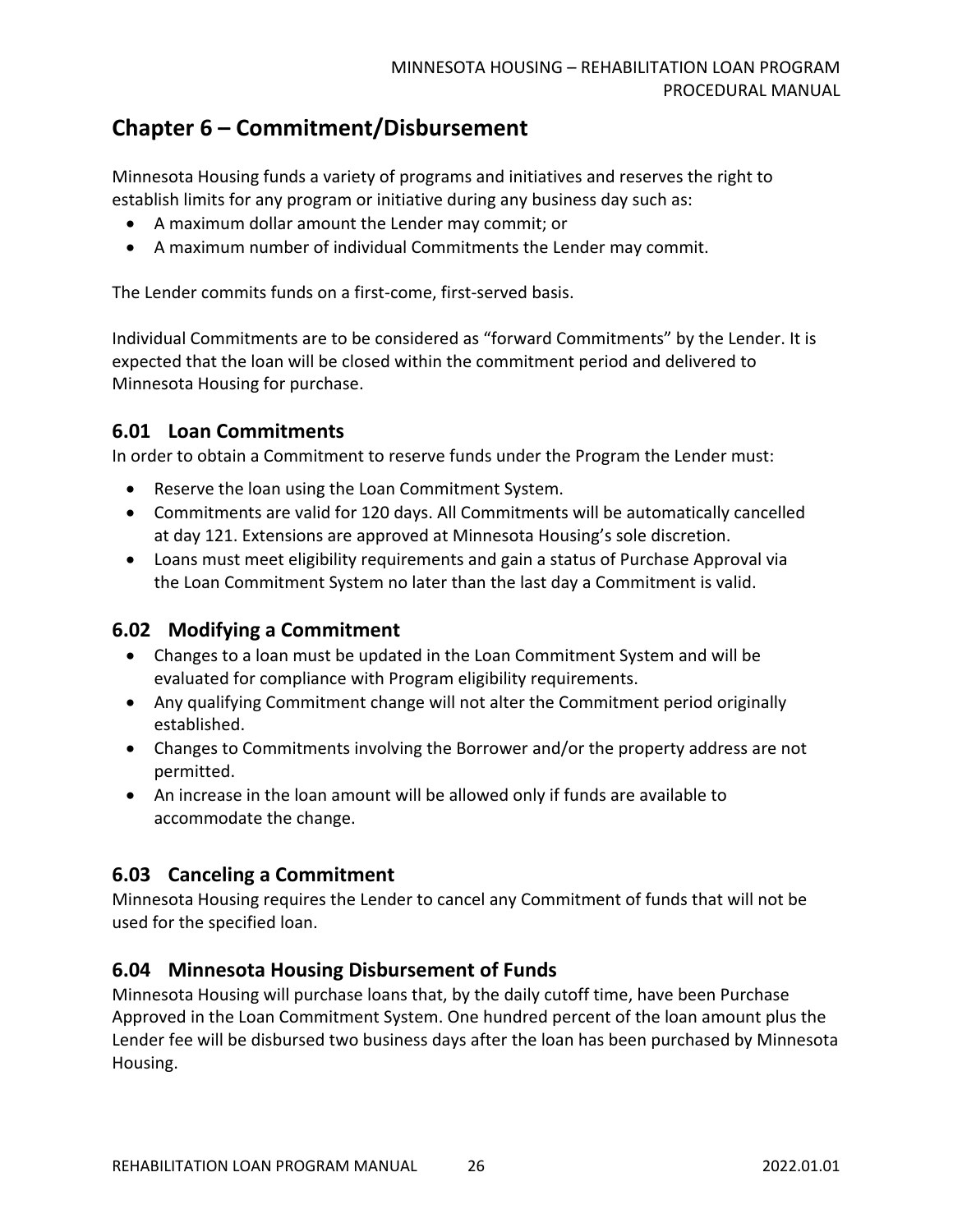The Lender Certificate with details of each purchase transaction will be available to the Lender via the Loan Commitment System after the loan has been purchased by Minnesota Housing.

# <span id="page-26-0"></span>**6.05 Loan Purchase Corrections**

If it is determined that an adjustment to the purchase price of any purchased loan is necessary, the Lender will be invoiced for any funds to be returned or Minnesota Housing will disburse the necessary funds to the Lender.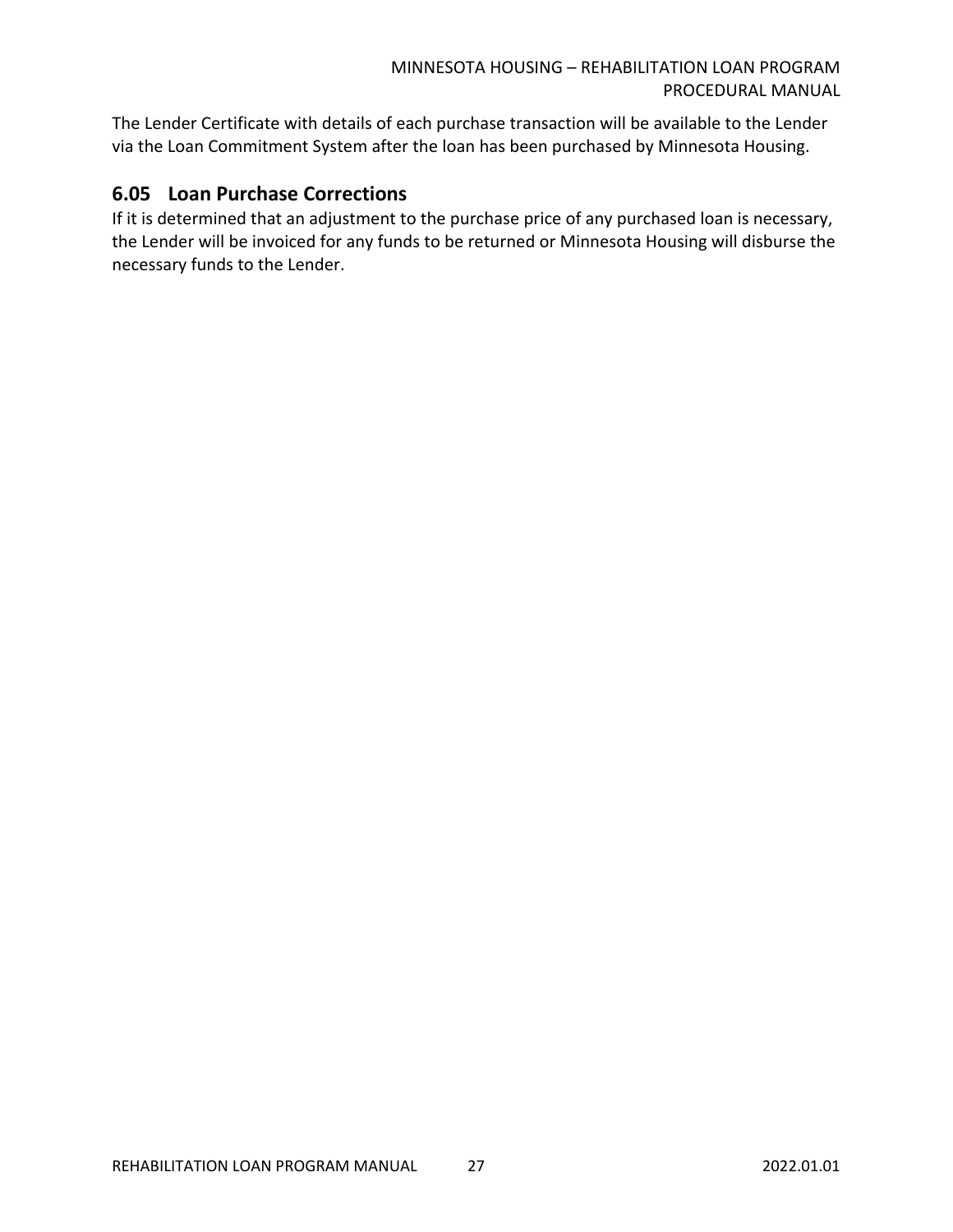# <span id="page-27-0"></span>**Chapter 7 – Documentation Requirements**

#### <span id="page-27-1"></span>**7.01 Loan Processing and Closing**

All loans submitted to Minnesota Housing must meet the following requirements:

- Loans must be closed and required pre-close review documents must be reviewed for compliance by Minnesota Housing prior to completing the True and Certify process in the Loan Commitment System.
- Minnesota Housing forms must be used and may not be altered in any way.
- All loan documents must be complete, accurate and reviewed by the Lender at the various and appropriate stages of the loan.
- All mortgage assignments must run directly from the Lender to Minnesota Housing and use the Minnesota Uniform Conveyancing Blank.
- All mortgages and assignments must be recorded by the appropriate offices:
	- o Abstract Property County Recorder's Office
	- $\circ$  Torrens Property Registrar of Titles
	- o Tribal government and Bureau of Indian Affairs
	- o Manufactured Homes taxed as personal property and located within a Manufactured Home park require a completed Public Safety Form 2017 (PS2017) recorded with the Department of Public Safety. The form should indicate Minnesota Housing Finance Agency as the secured party and list Minnesota Housing's address. 400 Wabasha Street North, Suite 400, St. Paul MN 55102.

#### <span id="page-27-2"></span>**7.02 Loan Modification and Loan Corrections**

The Lender must contact Minnesota Housing for documentation and process instructions, including utilizing the Rehabilitation Loan Program Modification of Note and Mortgage Agreement, and/or Rehabilitation Loan Program Modification of Note and Manufactured Home Security Agreement, in the event of loan amount corrections and/or modifications that occur after loan closing and/or after the loan has been recorded.

#### <span id="page-27-3"></span>**7.03 Minnesota Housing Documentation/Delivery Requirements**

Minnesota Housing provides the Loan Transmittal Form detailing specific documentation/delivery requirements.

The Lender must fully execute and deliver documents within designated timeframes as outlined on the Loan Transmittal form. In addition, the Lender must specifically warrant that all applicable documentation has been obtained and reviewed to determine compliance with all Minnesota Housing requirements.

Documentation not delivered to Minnesota Housing/servicer within the specified time frames, may result, at Minnesota Housing's discretion, in the Lender being required to repurchase the loan, or any such remedy as identified in this Procedural Manual or allowed by law. Minnesota Housing may also, at its discretion, extend the timeframes.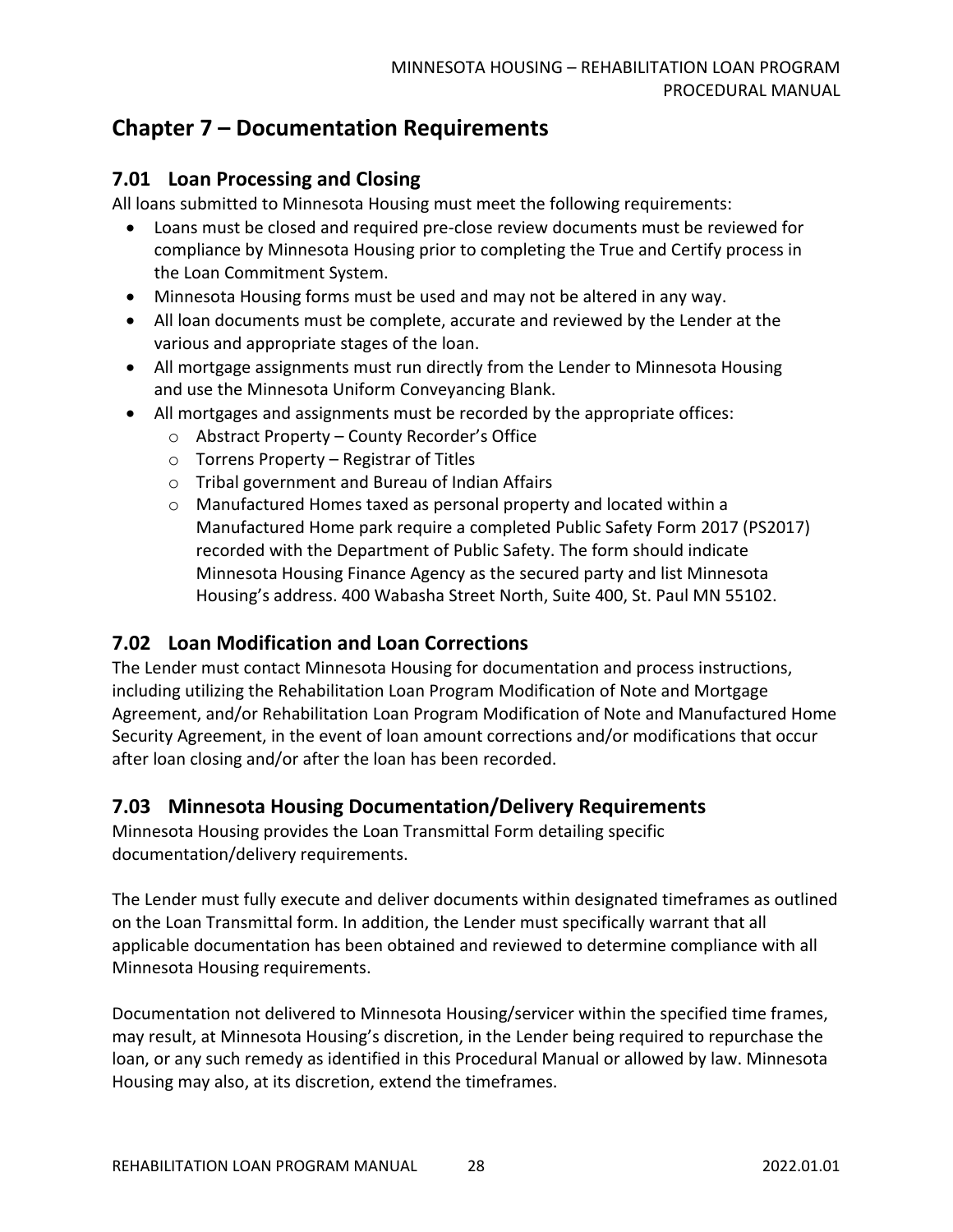## <span id="page-28-0"></span>**7.04 Documentation and Data Requirements**

The Lenders participating in the Program are required to track all applicants and maintain sufficient documentation to show compliance with federal Fair Housing laws. The following data must be gathered for each transaction:

- Application date;
- Applicant's full name;
- Single head of household information; and
- Reason the loan commitment is canceled, if applicable.

To better understand and address the disparity gap, the agency is required to collect, on a voluntary basis, demographic information regarding race, color, national origin, and sex of applicants for agency programs intended to benefit homeowners and homebuyers.

All forms listed in the [Loan File Requirements Checklist](http://www.mnhousing.gov/get/MHFA_012087) should be fully executed, as applicable, and maintained in the loan file by the Lender. Forms may be found on the [Forms Guide and](http://www.mnhousing.gov/get/MHFA_203004)  [Glossary.](http://www.mnhousing.gov/get/MHFA_203004)

## <span id="page-28-1"></span>**7.05 Records Retention**

The Lender must retain all loan documents in compliance with federal regulatory guidelines. The Lender is required to make loan records available for inspection by Minnesota Housing for a period of six (6) years after the loan is sold to Minnesota Housing. Those records that may be requested by Minnesota Housing include, but are not limited to:

- Credit related documents (e.g. paystubs, tax returns, income statements, documentation of assets, etc.);
- Compliance related documents (e.g. Borrower application, Loan Estimate (or its alternative form), Closing Disclosure (or its alternative form), Affiliated Business Arrangement documents, evidence of compliance with the Bank Secrecy/Anti-Money Laundering Act, etc.);
- Property related documents (e.g. scope of work, bids, lien waivers, change orders, fees, building permits and completion certificates, evidence of compliance with rehabilitation and lead-based paint standards, etc.); and
- Collateral documents (e.g. title work or O&E reports, evidence of property ownership, a copy of the fully executed Note, a copy of the fully executed and recorded Mortgage, a copy of the fully executed recorded Assignment of Mortgage to Minnesota Housing, etc.).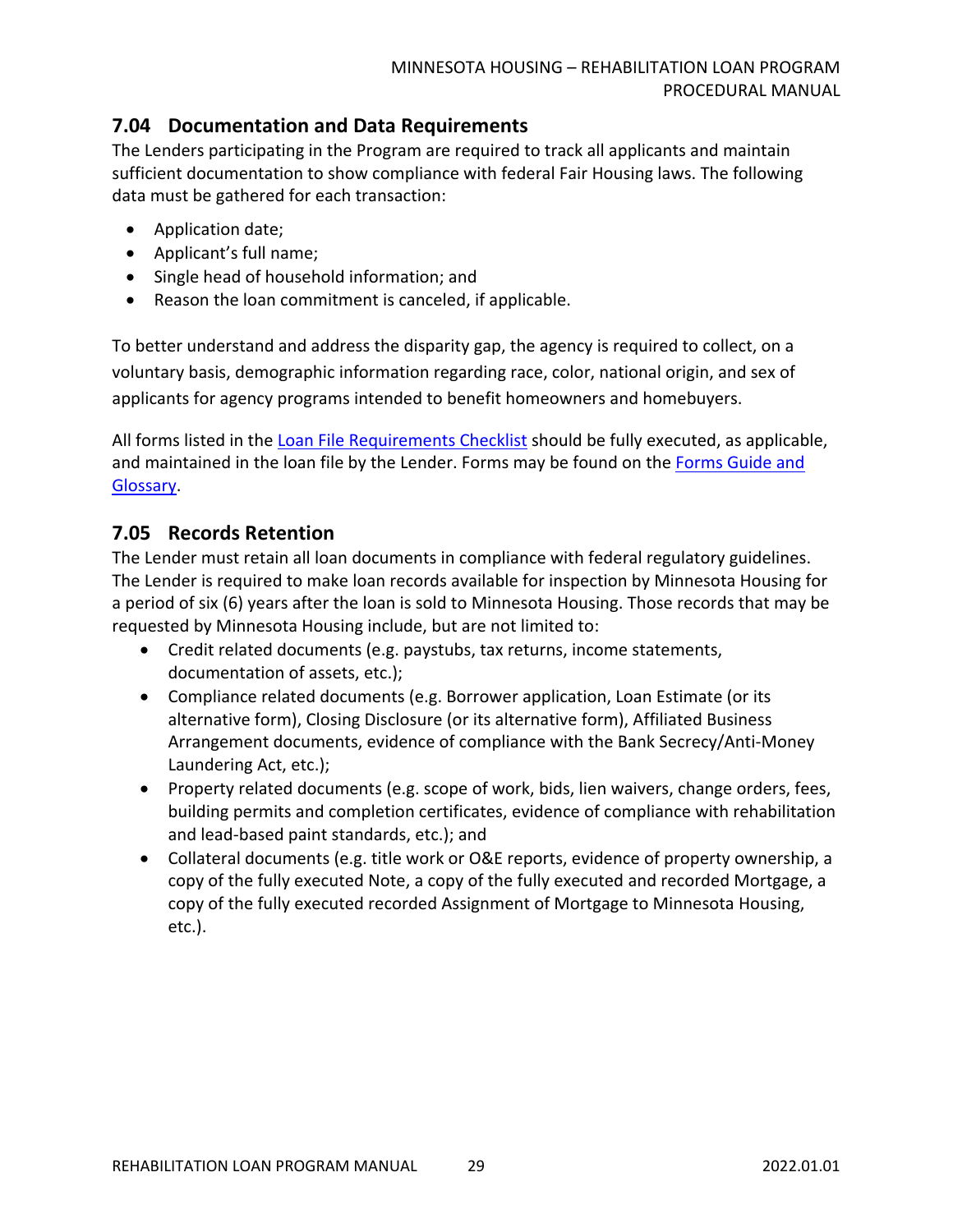# <span id="page-29-0"></span>**Chapter 8 – Servicing**

#### <span id="page-29-1"></span>**8.01 Servicing**

Upon purchase of the loan by Minnesota Housing, the Lender must deliver documents outlined in the Loan Transmittal form to the Minnesota Housing servicer. Until the loan is purchased, the Lender assumes all loan servicing responsibilities.

# <span id="page-29-2"></span>**8.02 Delivery of Loans to Servicer**

The Lender must forward the loan package according to the requirements outlined in the Loan Transmittal form to the servicer by mail within five calendar days of Minnesota Housing's purchase of the loan. Upon receipt of the recorded mortgage, the Lender must ensure the original document is delivered to the servicer within ten business days.